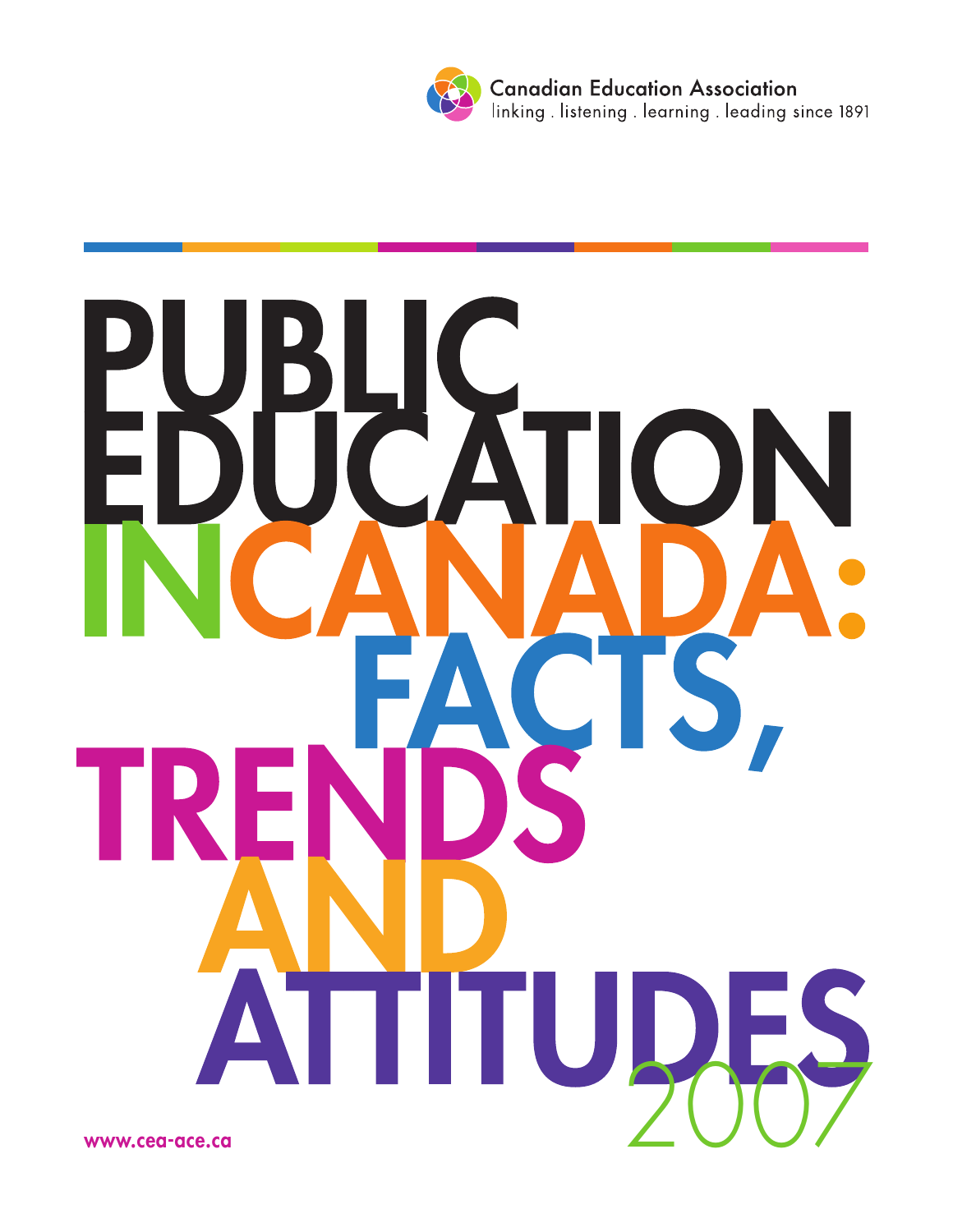### *Public Education in Canada: Facts, Trends and Attitudes*

Published by the Canadian Education Association (CEA) Association canadienne d'éducation (ACE)

317 Adelaide Street West, Suite 300 Toronto, ON M5V 1P9

© Canadian Education Association 2007 All rights reserved. No part of this publication may be reproduced mechanically without the permission of the publisher.

ISBN number: 1-896660-29-0

AUTHOR Jodene Dunleavy

RESEARCH ANALYSIS TEAM Doug Hart, Margaret Oldfield, Christa Freiler, and Luke Rodgers

DESIGN J. Lynn Campbell, Sonya V. Thursby

### ACKNOWLEDGEMENTS

CEA would like to thank all of the individuals who provided valuable expertise in the preparation of commentaries related to the survey research results.

CEA would also like to acknowledge the vital contributions of Thérèse LaFerrière, Claire Lapointe, Kevin Lukian, and Jean-Pierre Proulx for their insights in helping to form a contextual understanding of the Quebec survey results.

The Public Attitudes Toward Education Survey was conducted by York University's Institute of Social Research.

Publié en français sous le titre : *L'éducation publique au Canada – Faits, tendances et attitudes*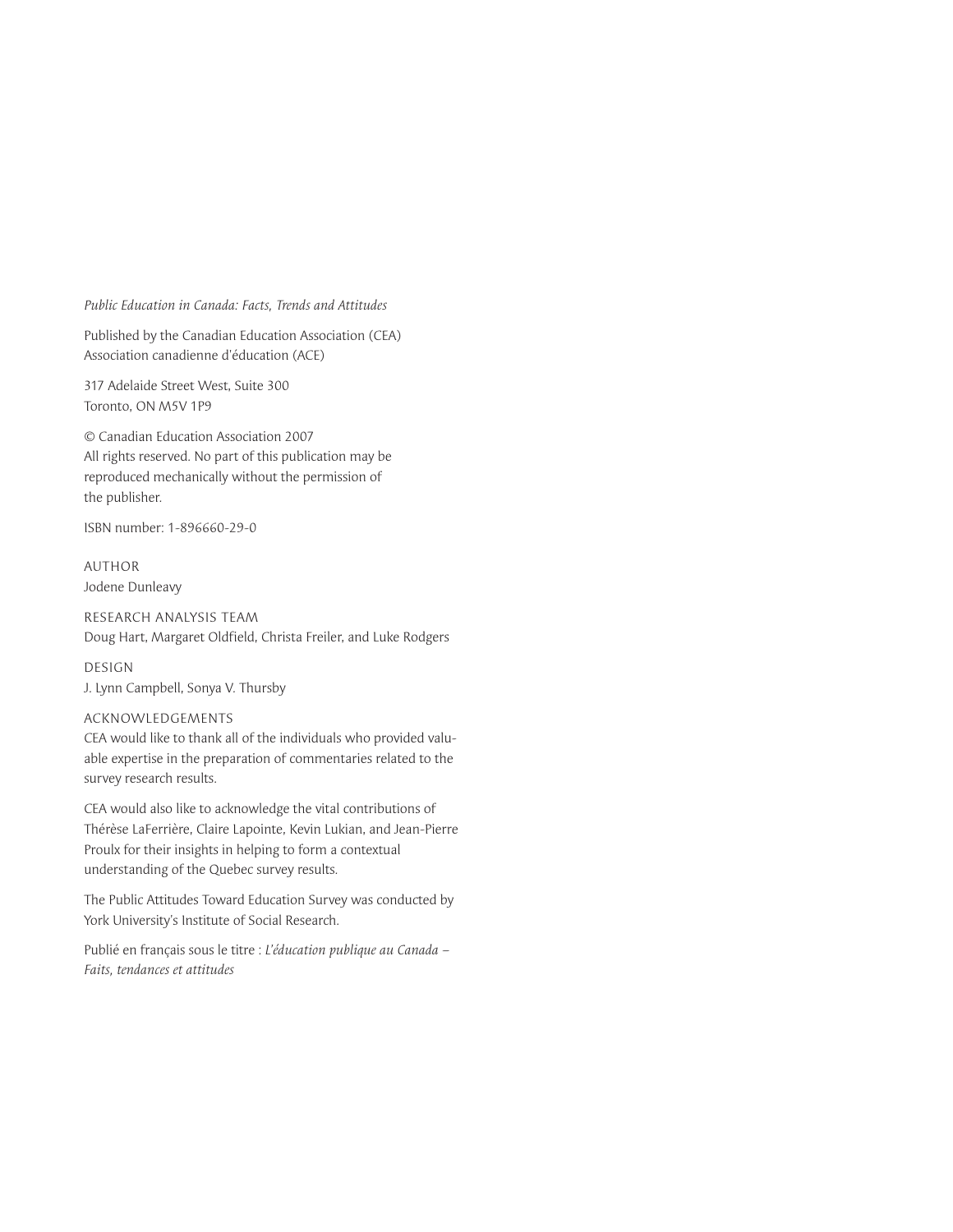# CONTENTS

### **PUBLIC EDUCATION IN CANADA…1**

### PUBLIC EDUCATION SYSTEMS…1

Enrolment…2 The Education Workforce…2 Funding Public Education…3

TRENDS IN EDUCATIONAL REFORM—CANADIAN PROVINCES AND TERRITORIES…3

# MEASURING THE SUCCESS OF CANADA'S EDUCATION SYSTEM…4

Student Achievement…4 High School Completion…5 Participation in Post-Secondary Education…5

### **PUBLIC ATTITUDES TOWARD EDUCATION IN CANADA—THE 2007 CEA SURVEY…6**

- **I** VIEWS ABOUT EDUCATION ARE REMARKABLY SIMILAR ACROSS THE COUNTRY…7 Teaching…7 Student Assessment…8 Educational Change…9
- **I** SATISFACTION WITH SCHOOLS IS GENERALLY HIGH ACROSS CANADA, BUT THERE IS ROOM FOR IMPROVEMENT…9
- **I** CONFIDENCE IN PROVINCIAL GOVERNMENT LEADERSHIP FOR EDUCATION IS GENERALLY LOW…11
- **I** CANADIANS SHARE A STRONG COMMITMENT TO PUBLIC EDUCATION…12
- **I** CANADIANS HAVE MIXED VIEWS ON EDUCATIONAL CHANGE…14 The Direction of Change…14

### **REFLECTIONS ON THE FUTURE OF EDUCATION IN CANADA…16**

**APPENDIX A…18**

**ENDNOTES…20**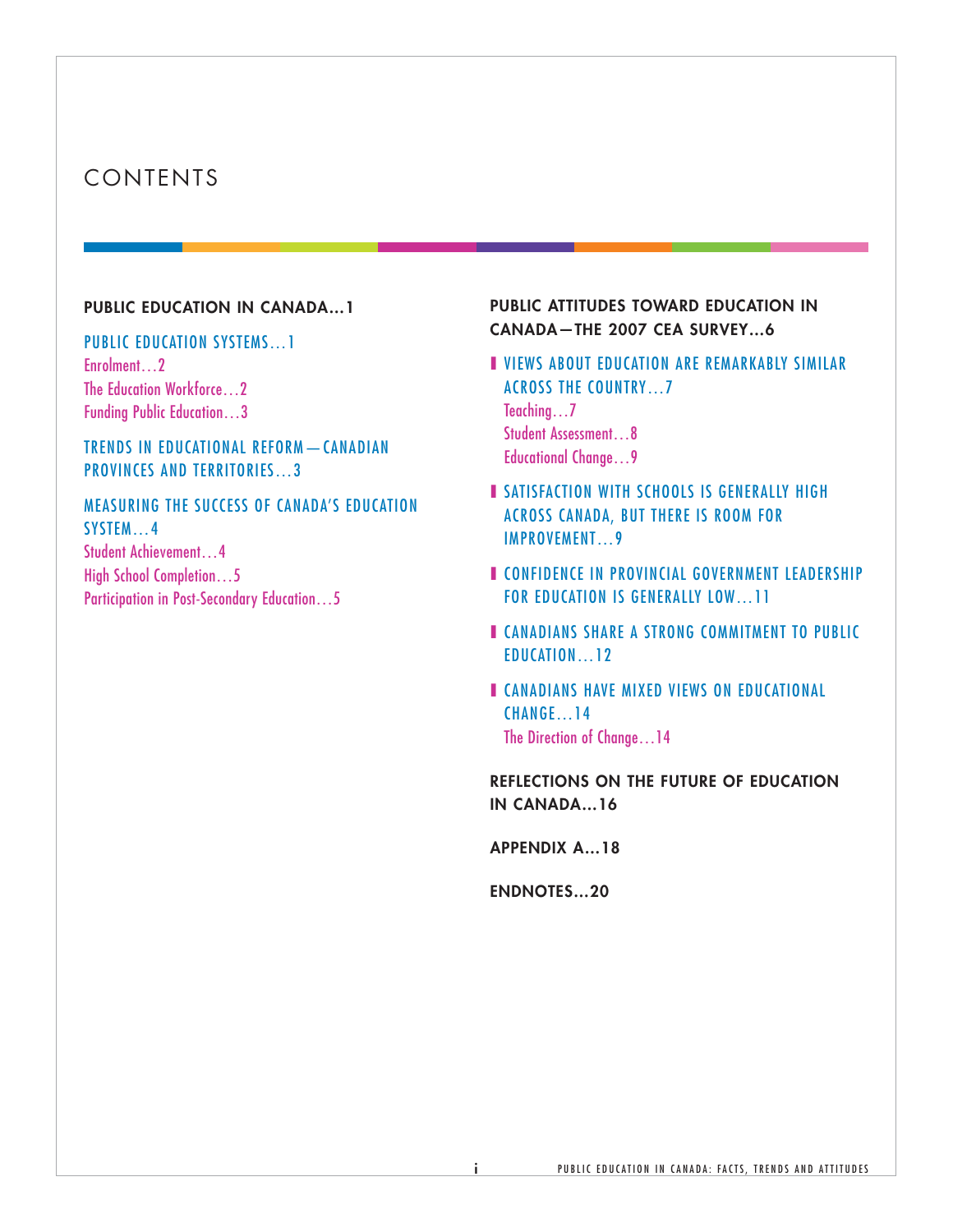### Tables and Figures

**TABLE 1:** Student:Educator ratios 2004/05 and change since 1998/99…3

**TABLE 2:** Provincial funding for public education, 2004/05…3

**TABLE 3:** Extent of need to find new ways of doing things in elementary and secondary schools…9

**TABLE 4:** World values survey: Canadians' confidence in different institutions and organizations…11

**FIGURE 1:** Full-time equivalent enrolments in Canadian public elementary and secondary schools (2004/05)…2

**FIGURE 2:** % Canadians very or somewhat satisfied with the jobs teachers are doing…7

**FIGURE 3:** High school students should be assessed using province-wide tests (% Agree)…8

**FIGURE 4:** High school grades should mainly reflect teachers' assessments (% Agree)…8

**FIGURE 5:** Public grading of community schools: 1979-2007 comparisons…10

**FIGURE 6:** % Canadians with a great deal or quite a lot of confidence in provincial public schools…10

**FIGURE 7:** % Canadians with a great deal or quite a lot of confidence in educational policy…12

**FIGURE 8:** % Canadians willing to serve on local school councils…12

**FIGURE 9:** Support for increased government spending on public schools…13

**FIGURE 10:** Willingness to pay more taxes (% Yes): 1984-2007 comparison…13

**FIGURE 11:** Perceived change in the way schools operate over the past 10 years…14

**FIGURE 12:** Degree of change necessary to fix educational problems by region…16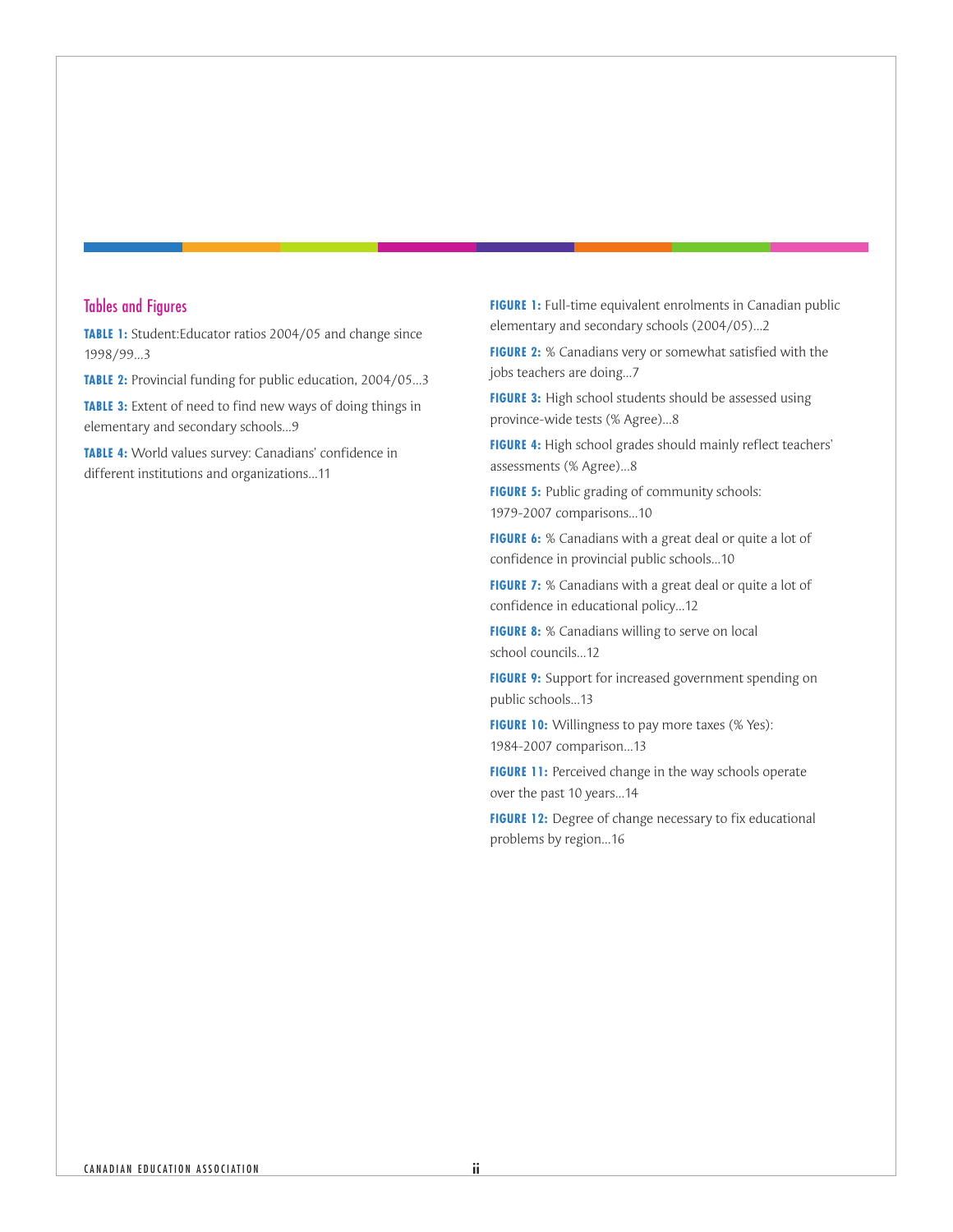# FOREWORD

The Canadian Education Association (CEA) is pleased to present its fourth report on public attitudes toward public education in Canada. Based on a survey of over 2,400 Canadians conducted between January and May 2007in partnership with researchers at the Ontario Institute for Studies in Education of the University of Toronto (OISE/UT), this report follows previous surveys commissioned by CEA in 1979, 1984 and 1990.

CEA believes that Canadians share a strong commitment to building vibrant public education systems that contribute to the growth and development of children and youth and cultivate their capacity to shape their lives, their communities, their workplaces and their country. In capturing a national picture of Canadians' satisfaction and confidence in our education systems and their views on educational change, we believe this report contributes to the conversations we need to have to realize our goals for Canadian public education in the 21<sup>st</sup> century.

Over the years, CEA has explored different questions with Canadians through our national surveys, but their purpose has remained the same. With each survey since 1979, CEA has set out to examine and describe Canadians' views about the quality of elementary and secondary education as a starting point for informed dialogue about public policy trends and issues in education across the country.

This year's report offers a number of new sections that did not appear in previous reports. An expanded section on education systems in Canada, a summary of public school indicators, and a brief outline of trends in educational reform provide readers with a context for reviewing the results of the 2007 CEA Survey that follow. This year, we also invited a diverse group of educational leaders from across the country to comment on different aspects of the survey results. These commentaries bring the data to life by demonstrating the types of discussions that can emerge from the survey results. We hope that these commentaries, along with the data itself, will inspire similar conversations among Canadians about the future of education in Canada and the qualities of a learning society that we desire for our children and for ourselves.



CAROLYN DUHAMEL PRESIDENT CANADIAN EDUCATION ASSOCIATION



PENNY MILTON CHIEF EXECUTIVE OFFICER CANADIAN EDUCATION ASSOCIATION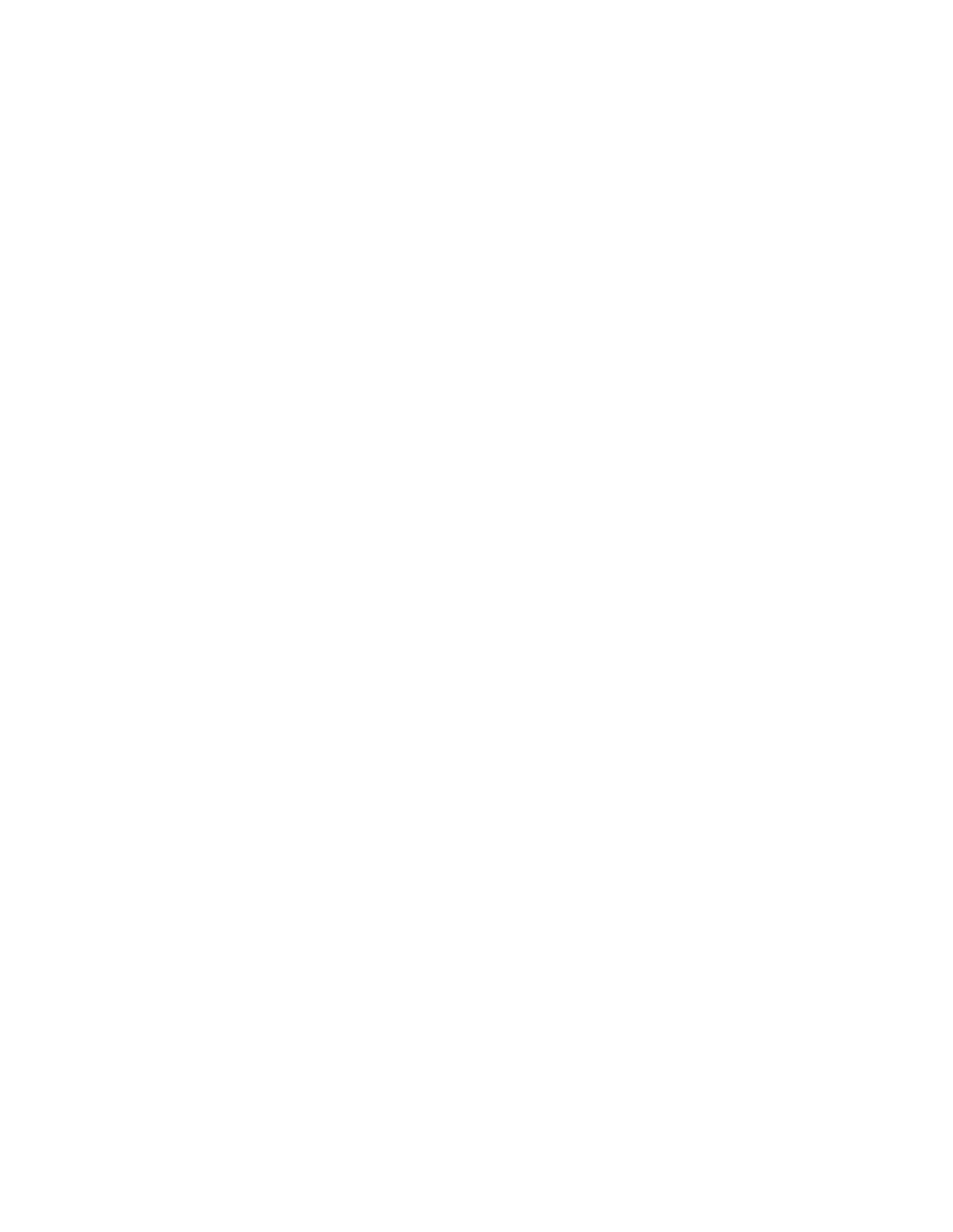# PUBLIC EDUCATION IN CANADA

### PUBLIC EDUCATION SYSTEMS

The public education system in Canada consists of ten provincial and three territorial systems, including approximately 15,000 public French- and English-language schools administered by 375 school boards. Canada remains the only federated nation within the membership of the Organization for Economic Co-operation and Development (OECD) that has no means for direct federal involvement in the direction of elementary and secondary education. Education is exclusively within the jurisdiction of provincial and territorial governments and has been since 1867 when Canada's Constitution Act provided that "[I]n and for each province, the legislature may exclusively make laws in relation to Education."i

Even though Canada lacks an integrated national strategy for education, provincial and territorial school systems across the country are remarkably similar: education is compulsory beginning generally at age 6 up to age 16, although in some cases compulsory schooling begins at age 5 and extends to age 18; all jurisdictions have some form of pre-elementary education (kindergarten) and most, with the exception of Quebec , <sup>1</sup> support a twelve-year elementary/secondary (K-12) program; and the school year is generally 190 days in length. Beyond these structural dimensions, it is also important to acknowledge that there are some significant provincial and territorial differences in curriculum, assessment and accountability policies, as well as many regional variations in approaching educational reform.

Elementary and secondary education for First Nations and Inuit children and youth is also provided through a combination of federal, provincial and local selfgoverned school authorities and band councils (see Gordon Martell's commentary on Aboriginal Education in Canada). Canada's federal government funds the majority of First Nations education through First Nations-operated schools on reserves, provincially administered schools off reserves, and federal schools operated by the Department of Indian and Northern Affairs Canada on reserves. However, the respective territorial governments provide educational services for First Nations and/or Inuit students in the Yukon, Nunavut, and Northwest Territories. First Nations and Inuit students in northern Quebec receive educational services from the province of Quebec under the James Bay and Northern Quebec Agreement<sup>ii</sup> and in 2006, the British Columbia First Nations Education Steering Committee (FNESC) and the Government of British Columbia signed an Education Agreement<sup>iii</sup> recognizing First Nations' jurisdiction over First Nations' education, enacting commitments set out in the 2005 tripartite *Transformative Change Accord*iv.

Canada is a bilingual country and recognizes French and English as its two official languages in the Canadian Constitution. More than 80% of French-speaking Canadians live in the province of Quebec, but the minority language rights of French-speaking students living outside the province of Quebec and English-speaking students living in the province of Quebec are protected in the Canadian Charter of Rights and Freedoms. A number of sections within the Charter guarantee Canadians' right to access all services in both official languages, including the right to a publicly funded education in the minority language of each province. For the 375 school boards in Canada, each province and territory has established French-language school boards to manage the network of French-language schools. In the province of Quebec the same structure applies to education in English-firstlanguage schools.

In the provinces of Alberta, Saskatchewan and Ontario, as well as the Northwest Territories, publicly funded Catholic school boards run parallel to the public secular school systems. These parallel systems have their origins in the late 1800s when separate Catholic and Protestant schools were guaranteed in the provinces of Ontario and Quebec. Throughout Canada, former Protestant systems are now secular and in the late 1990s the province of Quebec replaced separate Catholic and Protestant systems with linguistically-based English and French secular systems, while Newfoundland and Labrador integrated its formerly denominational systems into five geographically based districts (4 English- and 1 Frenchlanguage).

<sup>1</sup> In the province of Quebec, students attend one less year of secondary school. Following the completion of high school in grade 11, students have the option of attending publicly funded CEGEP or Collège d'enseignement général et professionnel/College of General and Vocational Education to complete a two-year pre-University or three-year technical program.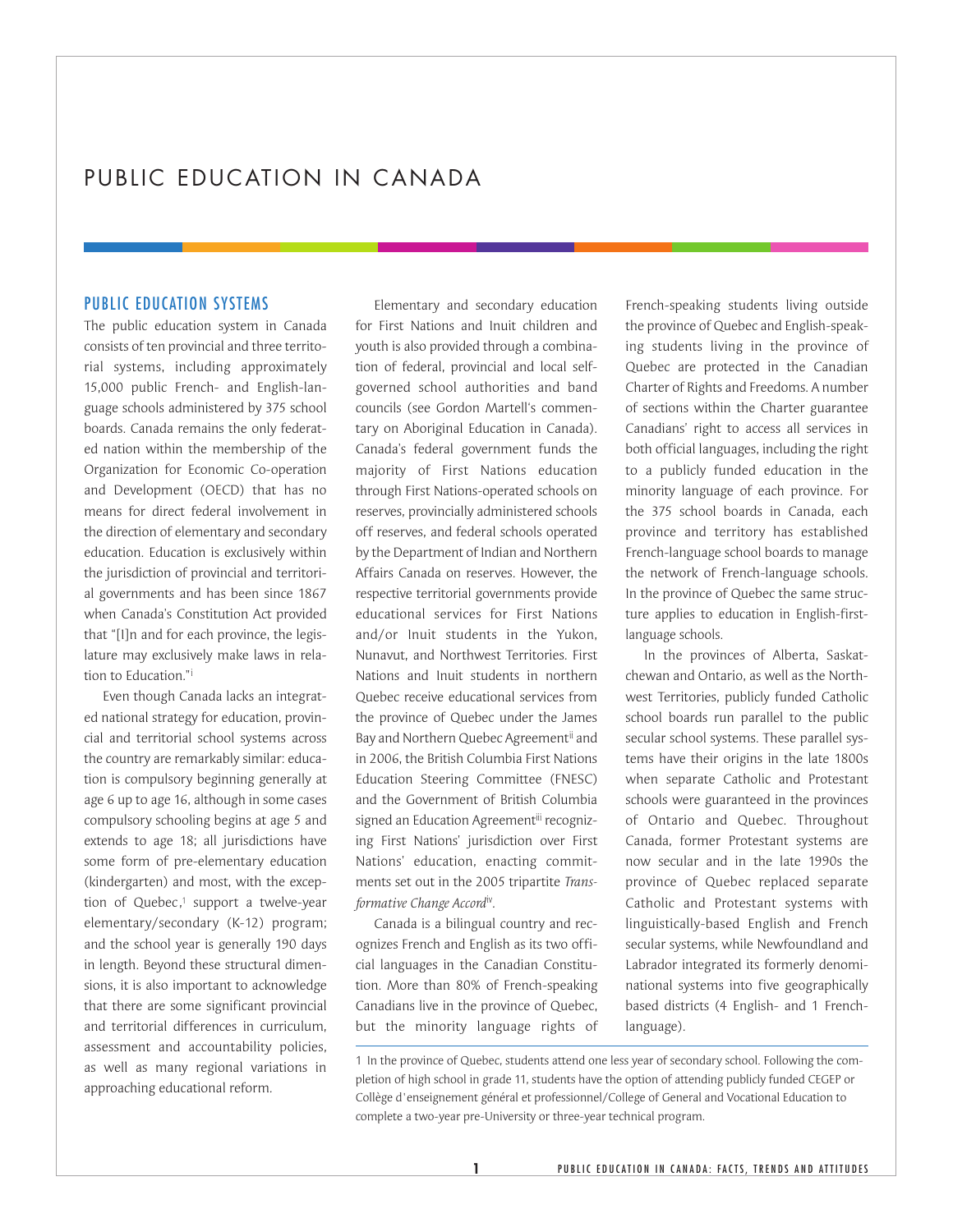### Enrolment

More than five million school-aged children in Canada, including approximately 120,000 Inuit and First Nations children and youth, were enrolled in the public education system during the 2004/05 school year. FIGURE 1 illustrates the large differences in the size of school systems across Canada from under 10,000 students enrolled in the Yukon, Northwest territories and Nunavut, to more than two million enrolled in the province of Ontario.<sup>v</sup>

### The Education Workforce

Data on the full complement of staff (e.g. teachers, school administrators, teaching assistants, custodians and administrative assistants) working in elementary and secondary schools across Canada is unavailable; however, detailed information available from Statistics Canada indicates that the educator workforce, which includes all employees in the public school system

who are required to have teacher certification as a condition of their employment, was just under 310,000 full-time equivalent (FTE) employees in 2004/05. The educator workforce is growing at a national level, but there are also some significant regional differences; the number of fulltime equivalent educators increased in eight jurisdictions and declined in five.vi, vii

**IGURE 1: IGURE 1: IGURE 1: IGURE 1: IGURE 1: IGURE 1: IGURE 1: IGURE 1: IGURE 1: IGURE 1: IGURE 1: IGURE 1: IGURE 1: IGURE 1: IGURE 1: IGURE 1: IGURE 1: IGURE 1: IGURE 1: IGURE 1: I** Another way to view the educator workforce is through student-to-educator ratios, which as a result of declining enrolments in some jurisdictions and a national trend toward the implementation of reduced class size policies,<sup>2</sup> has declined on a national scale since the 1970s. TABLE 1 shows recent changes since 1999, which generally reflect longer term trends of the number of full-time equivalent educators increasing more than student enrolments in all provinces and territories with the exception of British Columbia.



2 Note: student-to-educator ratios are not equivalent to class size because they include all staff with teacher certification who work outside of the classroom (e.g. principals, guidance counsellors etc.). Class size policies are mentioned here as one source of increases in the educator workforce.

### ABORIGINAL EDUCATION IN CANADA



Despite the very real problems facing many Aboriginal students and communities that result in less than equitable educational outcomes, there is much to be optimistic about. My optimism stems from the continued development of new and innovative responses to the needs of Aboriginal students and communities. Antiquated structures and one-size-fits-all educational delivery models are yielding to a variety of local and regional responses that benefit from Aboriginal community vision and capacity as well as federal, provincial and territorial participation within co-governance relationships.

The challenge outlined in the 1996 *Report of the Royal Commission on Aboriginal Peoples* was to undertake reforms of education systems to foster more equitable student success. The challenge is being realized with each creative response that emerges out of genuine dialogue. Various levels of government are recognizing the benefits of shared responsibility in maximizing resources and sharing expertise. Co-governance relationships can respect jurisdiction and autonomy while dismantling roadblocks and creating pathways.

Building capacity and fostering independence results in a variety of models across the continuum of parental and community engagement. From the work of the First Nations Education Steering Committee to redefining parental and community participation in British Columbia to active co-governance arrangements between provincial school divisions and First Nations educational authorities in Saskatchewan, the independent Akwasasne Mohawk Schools in Ontario and Quebec, and the Mi'kmaw-Kina' matnewey education system in Nova Scotia, there is compelling evidence that the realization of genuine community participation fosters renewal and success.

The achievement of equitable educational outcomes for Aboriginal children will require all levels of government to recognize the successes that have been achieved through enhanced participation of Aboriginal communities. Dismantling comfortable structures and taking risks with new relationships and power sharing arrangements is daunting. It is important to consider the tenacity of our Elders, the hope of our children and the desire of all Canadians to achieve outcomes representative of our democratic goals. There is no greater motivation than the success of our children.

### GORDON MARTELL GREATER SASKATOON CATHOLIC SCHOOLS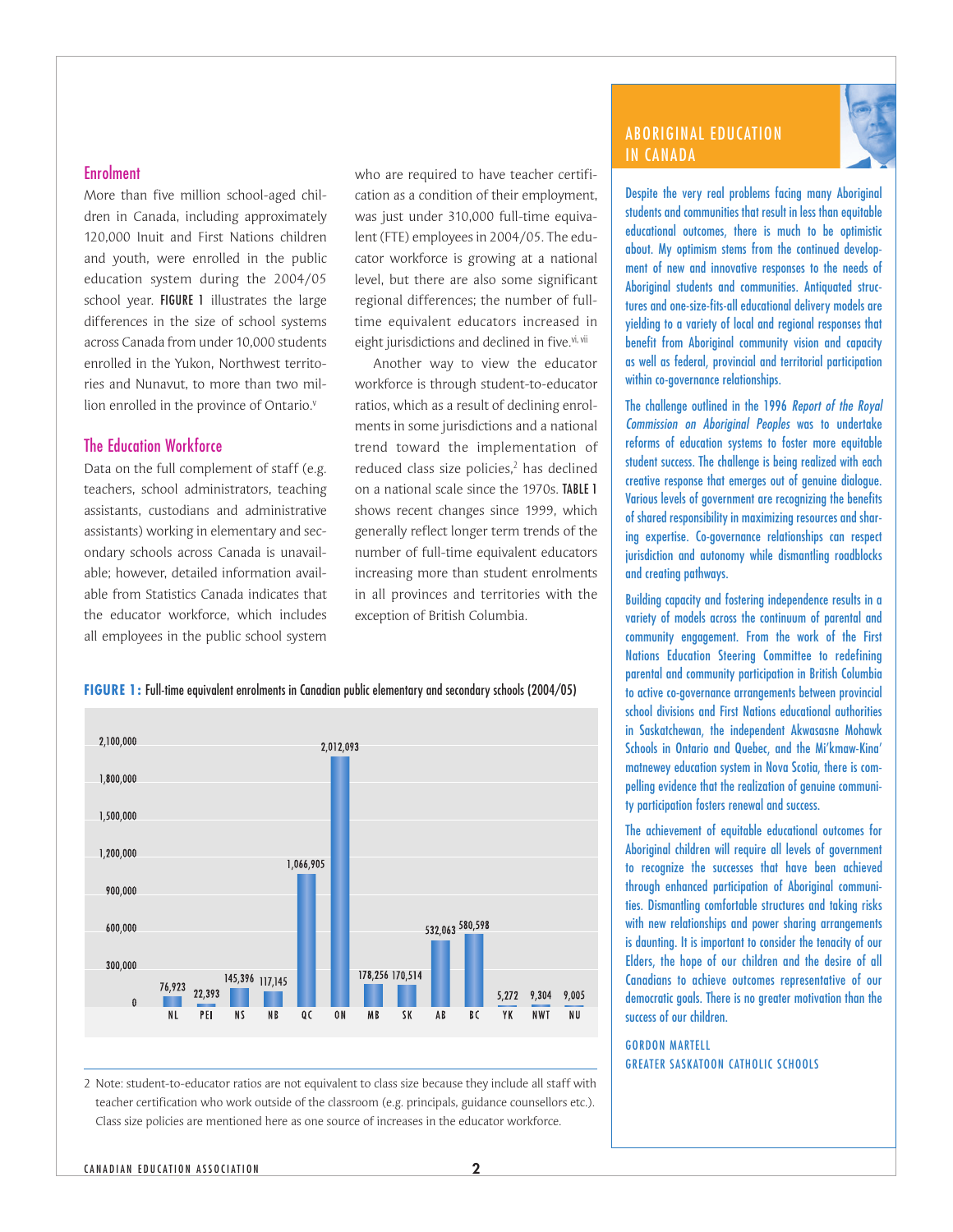### **TABLE 1:** Student-to-educator ratios 2004/05 and change since 1998/99

|          | Canada | <b>NL</b> | PEI  | <b>NS</b> | <b>NB</b> | QC   | <b>ON</b> | <b>MB</b> | <b>SK</b> | AB       | BC     | YK     | <b>NWT</b> | <b>NU</b> |
|----------|--------|-----------|------|-----------|-----------|------|-----------|-----------|-----------|----------|--------|--------|------------|-----------|
| 2004/05  | 15.9   | 13.6      | 15.1 | 15.7      | 15.9      | 14.2 | 16.6      | 14.5      | 15.5      | $*16.9$  | 17.5   | 11.5   | 15.4       | 16.2      |
| % Change | -1.7   | ۱.5       | 0.6  | $-1.7$    | $-2.0$    | 0.1  | $-1.8$    | $-1.9$    | $-0.4$    | $*$ -5.7 | $-0.9$ | $-4.4$ | $-0.7$     | $-15.4$   |

### **TABLE 2:** Provincial funding for public education, 2004/05

| Canada  | <b>NL</b> | PEI | <b>NS</b>                                                                        | <b>NB</b> | OC | <b>ON</b> | <b>MB</b> | <b>SK</b> | AB | - BC | YK | <b>NWT</b> | <b>NU</b> |  |
|---------|-----------|-----|----------------------------------------------------------------------------------|-----------|----|-----------|-----------|-----------|----|------|----|------------|-----------|--|
| \$9,040 |           |     | 8,075 7,583 7,728 8,653 8,663 9,267 9,394 9,031 9,346 8,960 15,837 13,344 13,040 |           |    |           |           |           |    |      |    |            |           |  |

### Funding Public Education

All public education through secondary (or "high") school is publicly funded, including general and vocational colleges (CEGEPs, or Collèges d'enseignement général et professionnel) in the province of Quebec. Based on the most recent data available, provincial/territorial spending on the K-12 education sector in the 2004/05 school year was just over \$44 billion. In addition, public expenditures through the Department of Indian and Northern Affairs Canada totalled \$1.6 billion in the 2005/06 school year for Inuit and First Nations students attending federally and provincially funded schools.viii

These overall figures can also be looked at in terms of per student funding. Total per student funding in Canada amounted to \$9,040 in 2004/05, an increase of 28% from \$7,077 in 1998/99. TABLE 2 provides information on per student funding by province and territory for the 2004/05 school year and while this information provides interesting comparisons, readers are cautioned that these figures represent real dollars and therefore, do not take into account differences in the cost of providing services and different arrangements for delivering education (e.g. length of the school day or year, pre-kindergarten programs) in different regions of the country.

### TRENDS IN EDUCATIONAL REFORM – CANADIAN PROVINCES AND **TERRITORIES**

The 2007 CEA Survey included a new set of questions to measure Canadians' attitudes toward educational change over the past ten years. This section provides an overview of trends in provincial and territorial education reform since the mid-1990s to provide readers with some context for understanding the results of these questions.

Over the past ten years, reform agendas at the provincial, territorial and often school district level have centred on government commitments to greater accountability and improved student achievement. Based on these three foundations, many provinces and territories have:

- •established some form of standardized, province-wide student achievement tests;
- •implemented province-wide school and/or district improvement initiatives, commonly focused on student achievement in mathematics and literacy;
- •developed or revised curriculum policies to standardize learning outcomes;
- •invested in the implementation of reduced class size schemes;
- •contributed to the creation of new multi-sector (i.e. education, health, social service) early learning and development programs;
- •implemented reforms aimed at improving high school options and completion rates;
- •established a variety of multi-sector programs for children and youth vulnerable to less than optimal social, health, and educational outcomes; and,
- •introduced new programs to support increased parent and community engagement in learning and school level decision-making.

As an overview of trends, the above summary of education reform is only a partial picture of educational change in Canada – provincial and territorial reforms share some common areas of focus, but they are implemented and received in very different ways across the country. It is also important to note that mandated reforms are only one piece of the larger landscape of educational change where reforms are often contested through dynamic public debates about the best way to create high quality education and learning systems for all children and youth in Canada. These debates, which are often very similar across the country, are important to understanding education in Canada and we explore them further in the final section of this report – *Reflections on the Future of Education in Canada*.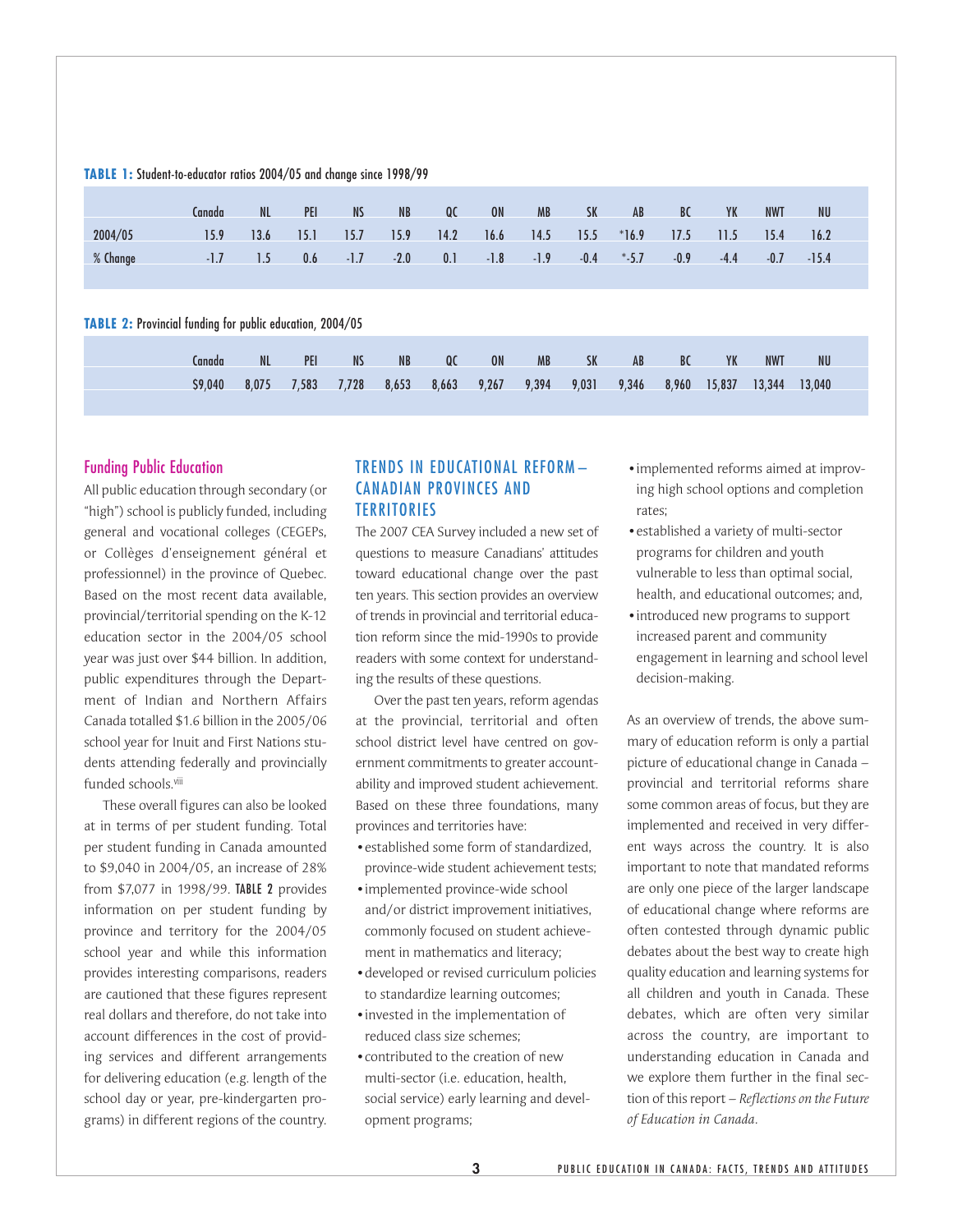### WHAT CAN WE LEARN FROM INTERNATIONAL AND NATIONAL ASSESSMENT RESULTS?



The Canadian government and the provincial and territorial governments have invested considerable resources in large-scale national and international studies to monitor educational performance. For example, Canada has participated in the Trends in International Mathematics and Science Study (TIMSS) conducted by the International Association for the Evaluation of Educational Achievement (IEA) and the Programme for International Student Assessment (PISA), an assessment of the knowledge and life skills of 15-year-old youth conducted by the Organisation for Economic Cooperation and Development (OECD).

These assessments furnish data that describe long-term trends in student performance in reading, mathematics, and science. Large-scale monitoring efforts can help us understand the distribution of educational outcomes within and between schools, and how this is related to structural features of the schooling system, including the formal and informal mechanisms governing selection into particular schools and school programs.

An important aim of large-scale studies is to discern the extent of inequalities in schooling outcomes among ethnic and social class groups and between the sexes. Some international studies provide information on students' opportunity to learn, including the amount of time devoted to instruction, teachers' expectations for achievement, the quality of teaching, and the human and material resources devoted to schooling. They also provide comparative data on the extent to which student performance is related to the intended or official curriculum of the state vis-à-vis the curriculum that is actually taught in the classroom.

### DR. J. DOUGLAS WILLMS CANADIAN RESEARCH INSTITUTE FOR SOCIAL POLICY

### MEASURING THE SUCCESS OF CANADA'S EDUCATION SYSTEM

There are many ways to measure the success of Canada's education system. And while we always have to remember that we are talking about 13 school systems with significant differences, Canada's achievements as a nation, compared to other industrialized western countries, are quite impressive. Like all countries, however, Canadian education systems also have some considerable challenges to resolve. This section offers an overview of how Canada "measures up" on some important education indicators and provides readers with a variety of resources that they can use to locate further information.

### Student Achievement

Students in Canada regularly achieve higher outcomes than students from many other OECD (Organization for Economic Co-operation and Development) countries. Results of the most recent OECD Programme for International Student Assessment (PISA), for example, show that 15-year-old students in Canada:

- •Outperformed students in all but two (Hong Kong-China and Finland) of the 41 participating countries in mathematics.<sup>ix</sup>
- •Continue to perform very well in reading; the overall achievement of Canadian students was significantly above the OECD average and only students in Finland outperformed Canadian students.
- •Performed well above the OECD average in science and problem solving. However, "relative to Canada's position in mathematics and reading, Canadian students did not perform as strongly in these two domains. Four countries performed significantly better than Canada in both science and problem solving. Eight countries performed as well as Canada in science and seven countries performed as well as Canada in problem solving."x

While all provinces performed at or above the OECD average in mathematics overall, there were some notable provincial differences. Students in Alberta, British Columbia and Quebec performed as well as those from the top performing countries, while students from Newfoundland and Labrador, Prince Edward Island, New Brunswick, Nova Scotia, and Saskatchewan performed below the Canadian average.<sup>xi</sup>

In many cases, youth in Canada also perform well on national School Achievement Indicators Program (SAIP) assessments (designed to measure the overall effectiveness of school science, literacy and mathematics programs), although the performance of 16-year-olds – especially in mathematics and problem solving measures – suggest that students begin to encounter challenges when they start to work with high school curricula.

- •Science 2004: 71% of 13-year-olds and 64% of 16-year-olds reached expected levels on the 2004 science assessment.
- •Writing 2002: 84% of 13-year-olds and 61% of 16-year-olds reached expected levels.
- •Mathematics 2001: 64% of 13-year-olds and 50% of 16-year-olds reached expectations in mathematics content areas while 68% of 13-year-olds and 47% of 16-year-olds met expectations in mathematical problem solving.xii

Similar to trends appearing in international assessments, there are significant regional differences in student achievement across Canada. In the 2004 SAIP science assessment for example, 13-yearolds in New Brunswick, Nova Scotia, Prince Edward Island, Newfoundland and Labrador, Yukon, and the Northwest Territories, as well as French-speaking students in Manitoba and Ontario performed under the Canadian average.xiii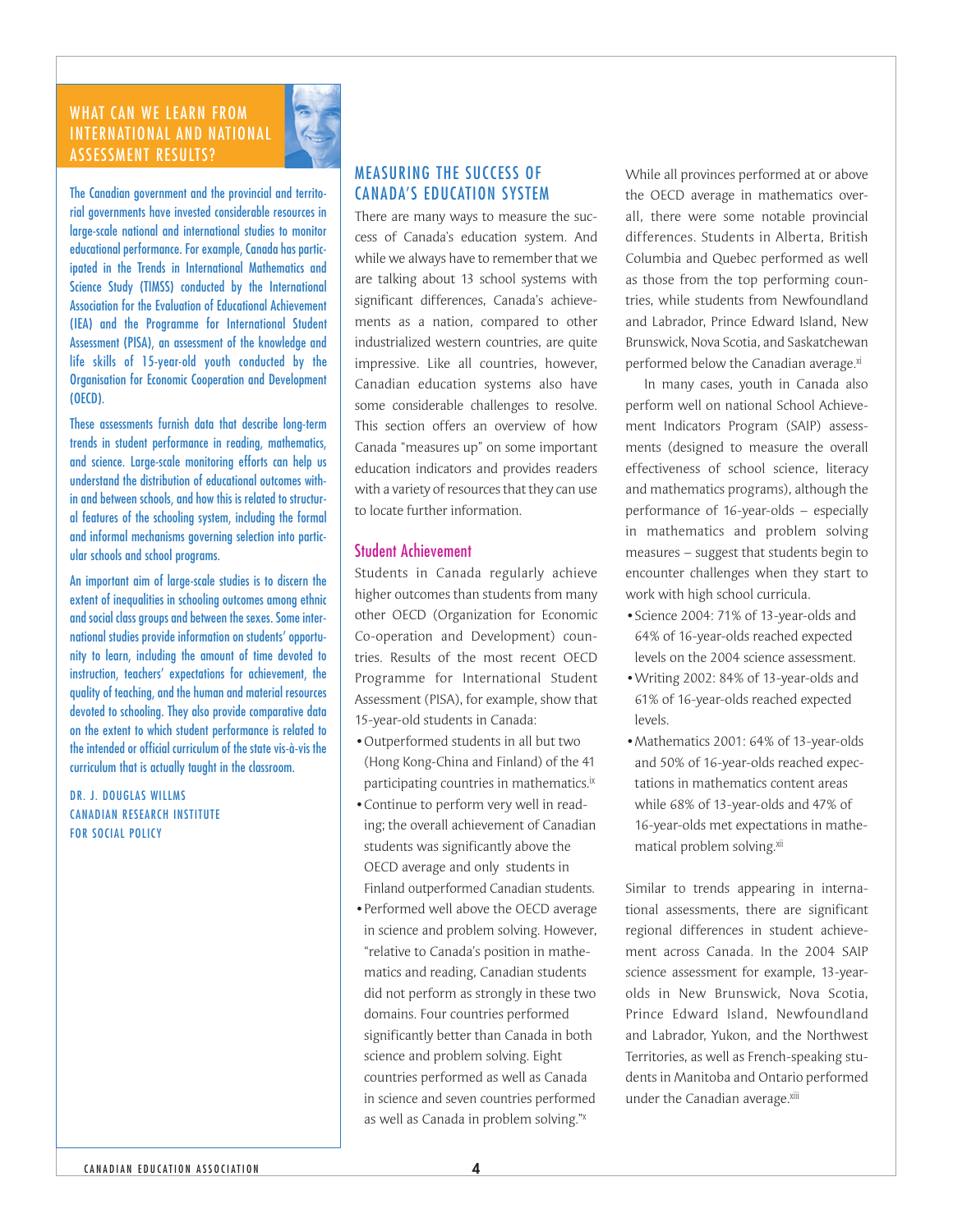### High School Completion

High school completion rates in Canada improved significantly during the 1990s. As the Canadian Council on Learning (CCL) recently reported, the percentage of Canadians aged 20 to 24 who did not complete high school, and who are no longer attending school, dropped from 17% in 1990/91 to 9% in 2005/06. In an age where the successful transition from school to work is highly dependent on youth obtaining at least a high school diploma, an increase in Canada's high school completion rate is a strong indicator of improvement. And while students in Canada are more likely to complete high school than students from the United States, Germany and France, they are less likely to do so than students in nine other industrialized countries, including several in Scandinavia and Eastern Europe, the United Kingdom, Switzerland and Austria. Xiv

In addition to gauging high school completion through overall graduation rates, our understanding of the characteristics of students who do not complete high school in Canada has grown considerably since the 1990s. The following points provide a picture of youth in Canada who disengage from high school before graduation:

•The number of young women who graduate from high school is significantly higher than the number of young men.

- •There are significant provincial and territorial differences in drop out rates; in 1999, drop out rates ranged from a low of just over 7% in Saskatchewan to just over 16% in Quebec and Prince Edward Island.
- •Drop out rates are consistently higher across the country outside of large urban centres; in 2004/05, "the dropout rates were seven percentage points lower in cities than in Canada's small towns and rural villages." xv
- •A disproportionate number of Canadian students living in poverty, youth with disabilities, and youth from visible minority and Aboriginal communities experience disengagement from secondary school.xvi

Finally, the national picture of high school non-completion rates takes on a new meaning when the participation of Canadian young adults (aged 20 to 24) in "second chance" programs is accounted for. In 2002, Statistics Canada reported the first results from its longitudinal 1999 Youth in Transition survey, which showed that the majority (85% or 341,000) of Canadian youth had graduated from high school by age 20 and a further 8.9% of the 48,441 twenty-year-olds who had dropped out of high school in earlier years were enrolled in or had completed some type of post-secondary education, including CEGEP, college, trade, vocational programs, or other courses above the high school level by 1999.xvii

### Participation in Post-Secondary Education

Canada continues to have one of the highest international rates of participation in post-secondary education (PSE). In 2004 the number of 20 to 24-year-olds in Canada enrolled in university, community college and other post-secondary programs exceeded rates in the United States and the United Kingdom. In the same year, however, Canada's PSE rate for this age group fell "slightly below the OECD average country mean of 41%." xviii

Data from 2004 also show that approximately 22% of working-age Canadians had completed a university degree and a further 22% had completed a college or vocational program. The benefits of PSE in Canada are unquestionable; in 2001 over 80% of adults who had completed postsecondary education were active in the labour force, compared to just under 50% who had only completed high school.

Apprenticeship programs also grew in number across Canada during the 1990s. In 2002, there were 234,500 registered apprentices in Canada (30% more than in 1992). As with the university sector where 6 in every 10 graduates are women, however, gender gaps continue to characterize enrolments in apprenticeship programs where in 2002, only 9% of registered apprentices were women.xix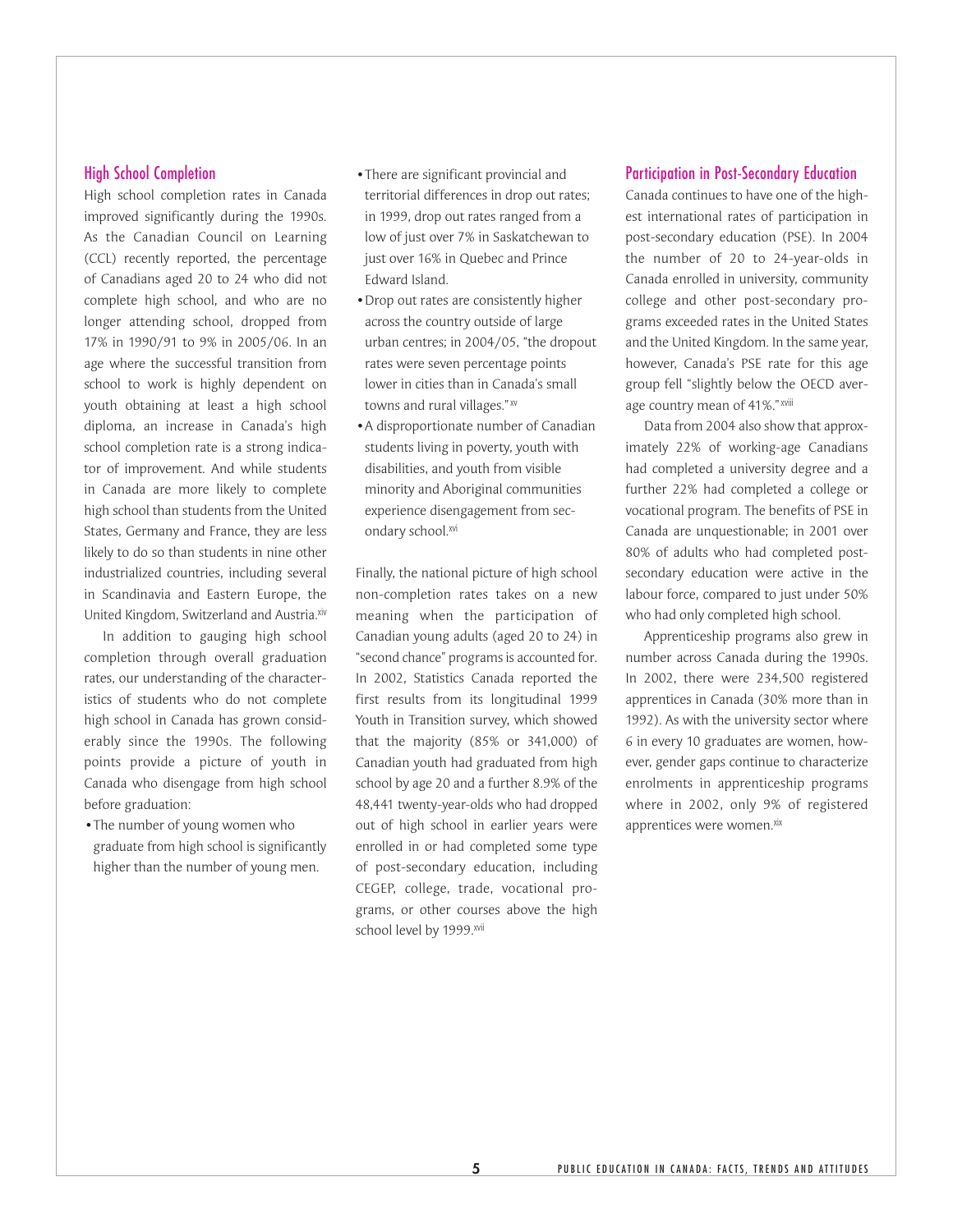# PUBLIC ATTITUDES TOWARD EDUCATION IN CANADA—THE 2007 CEA SURVEY

Over the past thirty years, the Canadian Education Association has conducted periodic surveys of public attitudes toward education in Canada. The 2007 Survey of Public Attitudes Toward Public Education in Canada is the fourth in a series of surveys conducted in 1979, 1984 and 1990.

The questions we have asked through our national surveys have changed over time, but their purpose has remained the same. With each survey we have set out to explore Canadian opinions about the quality of elementary and secondary (K-12) education, to monitor how these opinions change over time, and to publish the results to stimulate ongoing public dialogue about public policy in education and Canadians' commitment to building vibrant and successful public education systems across the country.

The 2007 CEA Survey grew out of a partnership with a research team at the Ontario Institute for Studies in Education at the University of Toronto (OISE/UT) who have conducted regular surveys of public attitudes toward education in Ontario since 1978. The results of the 2007 OISE/UT survey may be found at: www.oise.utoronto.ca/OISE-Survey

The 2007 CEA Survey involved a representative<sup>3</sup> random sample of 2441 adults (18 years of age or over) with or without children currently enrolled in an elementary and/or secondary school. Both the national (CEA) and Ontario (OISE/UT) surveys were administered by the Institute for Social Research at York University who interviewed all participants by telephone between January and May 2007. A response rate of 52% was obtained.

In all cases, participants were asked a series of questions related to basic dimensions of public attitudes toward education (see Appendix A for the complete list of questions), such as satisfaction with schools and the job teachers are doing, perceptions of changes in the quality of elementary and secondary education, views on the adequacy of funding for schools, opinions about different aspects of education governance, and their orientations to educational change.

The remainder of this section presents a summary of findings from the 2007 CEA Survey through the discussion of five themes that emerged from our analysis of the data. Following a brief description, each theme is described in detail from a national perspective and accompanied by information on the similarities and/or differences we observed in regional opinions. Wherever possible, we have also included additional information for each theme by referring to previous CEA surveys and other national surveys that have polled Canadians on their attitudes toward education. To demonstrate the types of discussion that can emerge from this data, we also invited educators from different regions of the country to comment on the findings. These commentaries appear throughout this section and are drawn together in the conclusion as we offer some final reflections on the future of public education in Canada.

<sup>3</sup> Canadians in the Northwest Territories, Nunavut and Yukon were not polled because of our lack of resources to poll in languages other than English and French, and the low population density of the Territories.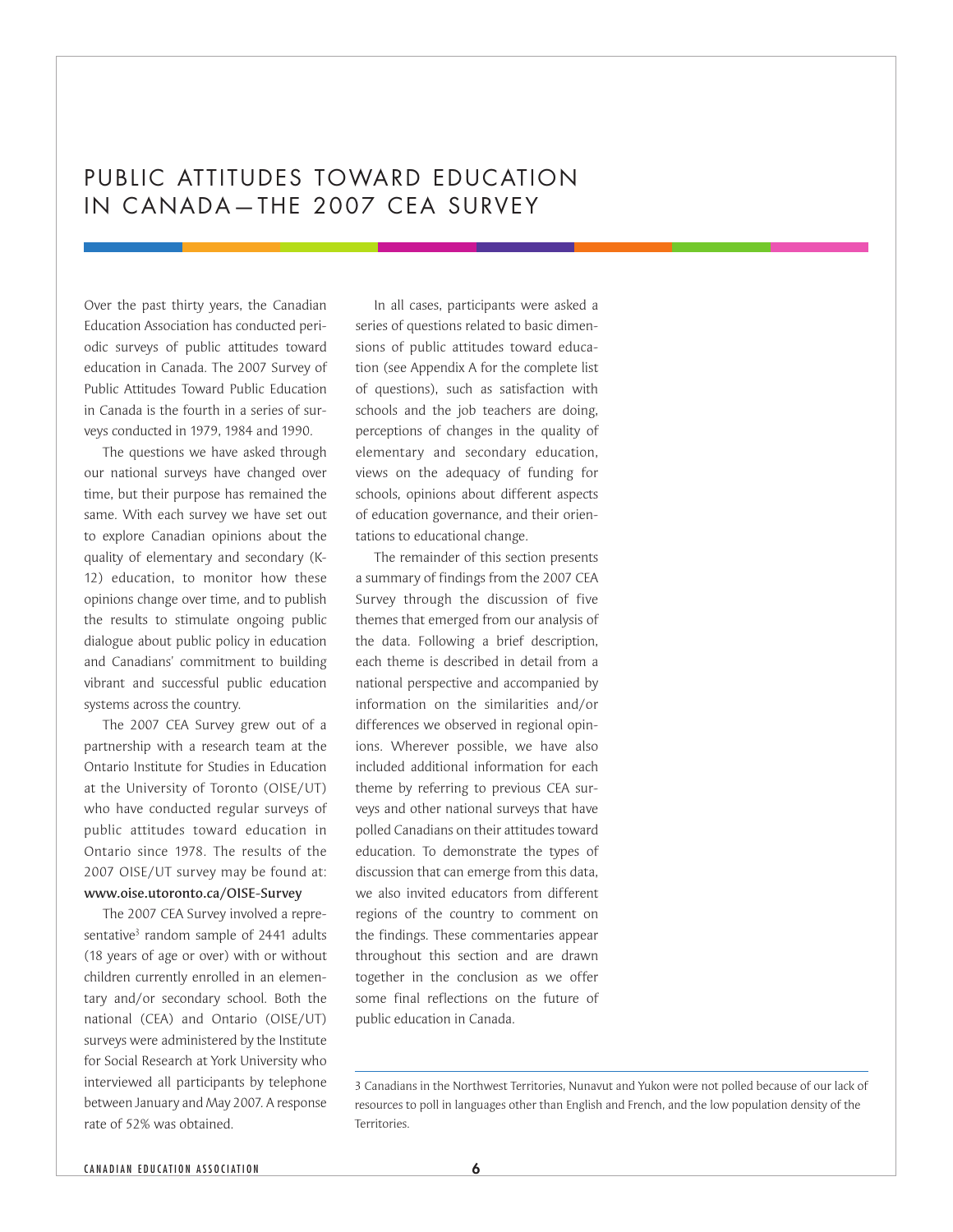### **I** VIEWS ABOUT EDUCATION ARE REMARKABLY SIMILAR ACROSS THE COUNTRY

Given that Canada has 13 provincial and territorial education systems, and a variety of federal, provincial and local approaches to education for Canada's First Nations and Inuit children and youth, one might expect significant regional differences among survey respondents. It is heartening that the 2007 CEA Survey revealed some remarkably similar views across the country, especially in the areas of teaching, learning, and overall satisfaction with teachers and the school system.

As a general comment, we were surprised by the similarity of views held by adults with children currently enrolled in elementary and secondary schools and those who did not. We often hear that adults without children in school tend to hold different views and have lower levels of commitment to public education; and while this perception held true in a couple of areas,<sup>4</sup> results of the 2007 CEA Survey revealed that the gap between these two groups is not nearly as wide as we commonly think it is.

### **Teaching**

ac<br>1a<br>9 0 11<br>9 90 80<br>70 70 and are consistently more satisfied wit<br>teachers than with school systems in gen<br>eral. Although satisfaction levels wit<br>teachers' work is somewhat higher in th<br>Atlantic (78%) and Prairie (76%) province:<br>70% of Canadians ag teachers than with schoon<br>
eral. Although satisfact<br>
teachers' work is somew<br>
Atlantic (78%) and Prairie<br>
70% of Canadians agree<br>
doing a good job.<br> **FIGURE 2:** % Canadians very on<br>
with the jobs teachers are doing<br>
90 Canadians in all regions share a high level of satisfaction with the jobs teachers are doing in elementary and secondary schools and are consistently more satisfied with teachers than with school systems in general. Although satisfaction levels with teachers' work is somewhat higher in the Atlantic (78%) and Prairie (76%) provinces, 70% of Canadians agree that teachers are doing a good job.



### THE TEACHING PROFESSION IN CANADA



The Canadian Teachers' Federation is pleased with the results of the CEA survey showing the high degree of satisfaction Canadians have with teachers. This survey supports the findings of the Léger Marketing public opinion poll in May 2007, which showed that 89% of Canadians and 93% of students trust teachers. Teaching was reported as the fourth most trusted profession of 23 professions about which Canadians were surveyed. Léger has conducted the same survey in each of the last five years.

The consistent support shown for teacher assigned marks as the source for school grades is also gratifying. Constant criticism of education in Canada from groups with their own biases (such as the Fraser Institute and the Atlantic Institute of Market Studies) has left Canadians questioning what to believe. These surveys show that the hard work of teachers has earned public confidence. Research done by CTF and its Member organizations corroborates these results.

Teachers work to maintain trust and respect. They value relationships with communities, especially with parents. Studies have clearly indicated that positive relationships teachers maintain create better learning conditions for students. We believe that it is also one of the contributing factors that place Canada's education systems among the top three in the world.

DR. CALVIN FRASER SECRETARY GENERAL CANADIAN TEACHERS' FEDERATION

4 These two areas were: 1) willingness to serve on a local school council and 2) levels of interest and participation in educational issues.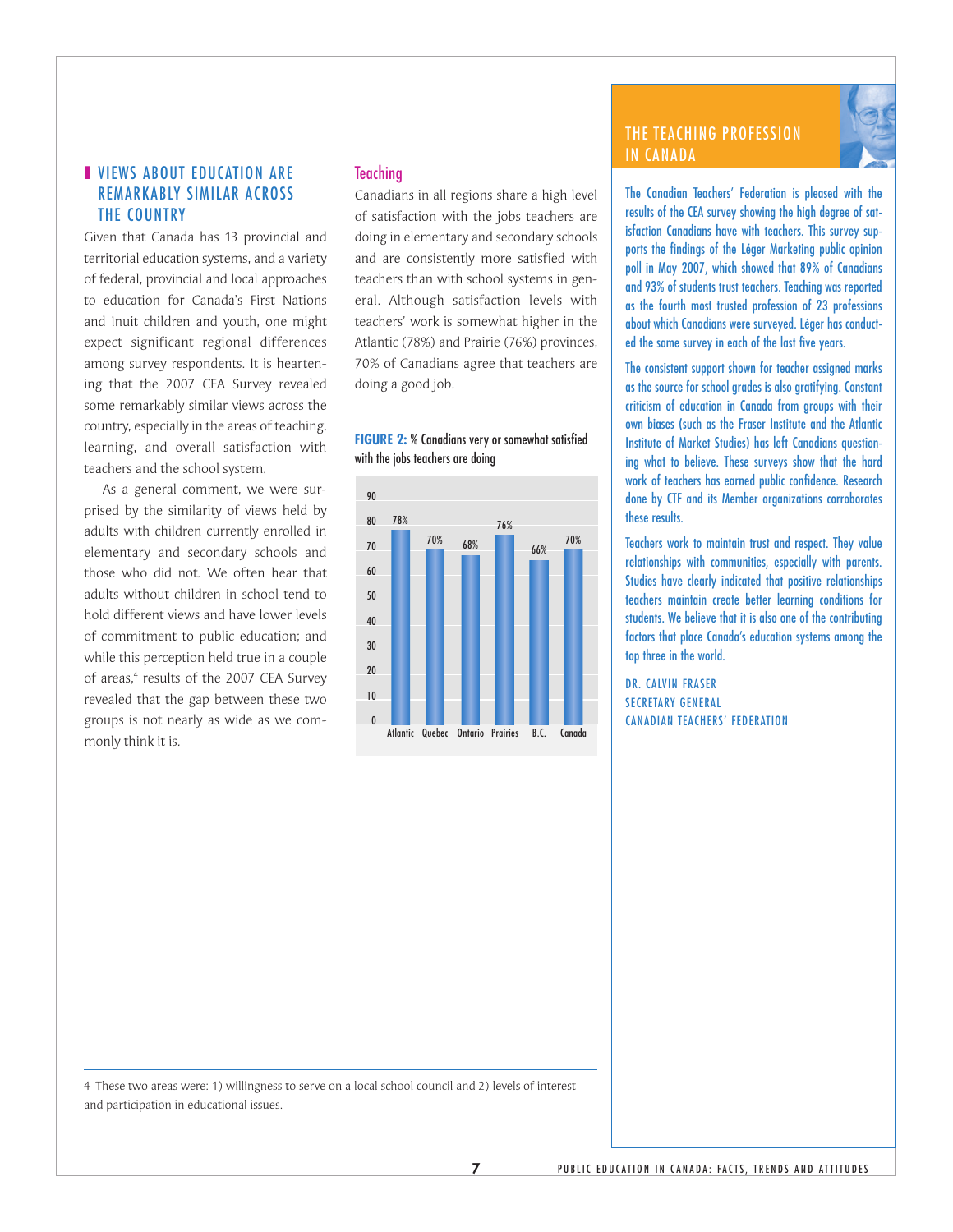### STUDENT ASSESSMENT IN CANADA



Large-scale assessments provide common measures that allow systems and schools to see where they are and make focused plans for improvement. Classroom assessments, especially when they are used to determine what students need to do and learn next, can be a powerful lever for changing teaching practices and enhancing student learning.

In the absence of high quality information from schools that the public has confidence in, they will continue to support large-scale standard measures of student achievement. Parents value classroom assessments and understand that teachers are uniquely positioned to see the complexity of learning for each student. However, they do not always have confidence in the objectivity or fairness of the results. This places an enormous responsibility on teachers to provide high quality information that the public can trust, and makes it essential that school districts develop effective systems of classroom assessment that are defensible and fair for all students.

Large-scale assessments and classroom assessments done by teachers both make important contributions to continuous improvement in education. It is important that we continue to support both approaches and ensure that both forms of assessment provide high quality information that the public can have confidence in and value as fair representations of students' learning.

DR. LORNA EARL DIRECTOR, APORIA CONSULTING LTD.

### Student Assessment

Beginning in the 1990s, province-wide assessment systems became common in many provinces across Canada. Assessment strategies vary, but most provinces now have systems in place for measuring and reporting on student achievement in literacy and mathematics at the school, school district and provincial levels.

As part of the 2007 CEA Survey, we asked Canadians to share their views on provincial secondary student assessment systems and observed a high level of agreement across regions. There is strong public support (77%) across the country for province-wide high school graduation exams (FIGURE 3). A 2006 survey conducted by the Canadian Council on Learning (CCL) also indicates that support for large-scale provincial, national and international achievement tests is strong among respondents with recent direct CC rg at m<br>at m<br>90 80 70 for province-wide high school graduatic<br>exams (FIGURE 3). A 2006 survey conducte<br>by the Canadian Council on Learnin<br>(CCL) also indicates that support for<br>large-scale provincial, national and inte<br>national achievement tests

experience with Canadian schools. As CCL reports, three-quarters (75%) of Canadians "agree that tests measure vital aspects of learning and help schools to provide better instruction" while two-thirds (66%) agree that they "are a good tool to hold schools accountable for their performance."xx

ke<br>10 10<br>9 10<br>9 10<br>9 10 Data reported by the CCL indicated that 60% of Canadians view large-scale assessments as "better measures of student achievement than teacher-assigned grades,"xxi but the 2007 CEA Survey, which polled adults with and without children currently enrolled in Canadian schools, revealed that a clear majority (60%) believe that teacher assessments should continue to be the source of high school grades (FIGURE 4). This is a finding that we take to suggest Canadians' general agreement that parallel provincial and classroom-based student assessment systems should be maintained.

# using province-wide tests (% Agree)



### **FIGURE 4:** High school grades should mainly reflect teachers' assessments (% Agree)

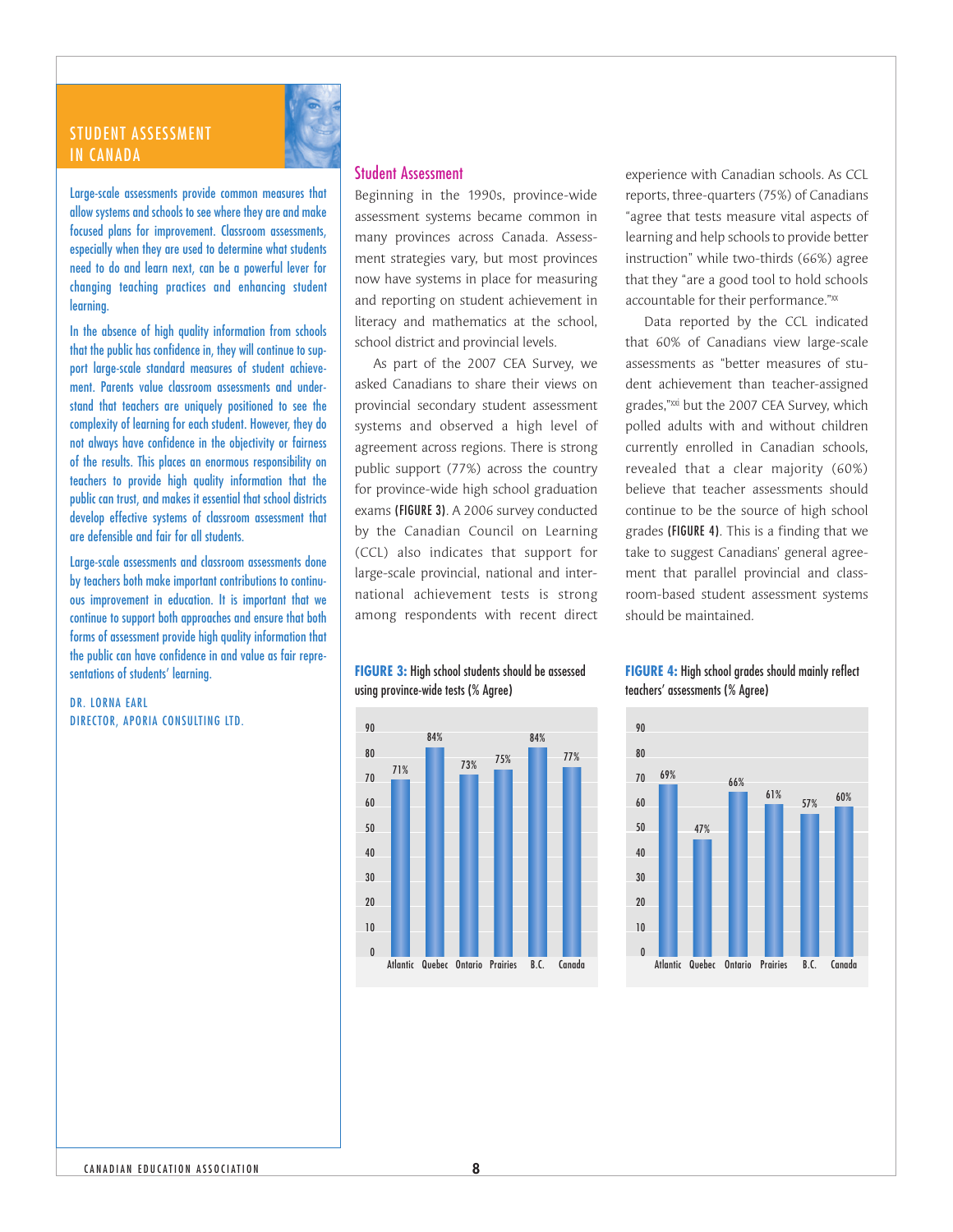

| Area of schooling                                                            | Significant change required (%) Some change required (%) |    |
|------------------------------------------------------------------------------|----------------------------------------------------------|----|
| Learning in elementary schools                                               | 55                                                       | 30 |
| Learning in high schools                                                     | 58                                                       | 32 |
| Connections between learning in and outside of school                        | 58                                                       | 29 |
| Learning outcomes                                                            | 62                                                       | 30 |
| Addressing differences in student abilities                                  | 55                                                       | 32 |
| Addressing inequities in educational outcomes for different social groups 60 |                                                          |    |

### Educational Change

Canadians in all regions are divided in their views on the success of educational change over the past ten years (SEE PAGE 14). Amid these differences, however, we also noted a number of areas where Canadians are in strong agreement. An overwhelming number of Canadians are more likely to react positively to new ideas for schools if there is evidence of their success in experiments (83%) or on a large scale in other schools (89%). These views stand in sharp contrast to the 44% of Canadians who indicate that they would be much more or somewhat more likely to react positively to new ideas for schools based exclusively on provincial government support for the idea.

When it comes to factors most likely to shape Canadians' views about how schools should be run, named their own experiences as a parent (70%) or student (51%) as very important, while the influence of the media (TV, radio and newspapers, magazines or books) was most commonly identified as somewhat important.

In addition to favouring evidence and experience-based ideas for schools, Canadians also favour a balanced approach to educational change. TABLE 3 illustrates a national trend toward attitudes that favour maintaining an equal focus on improvement in all areas of schooling; views which may draw some momentum from Canadian beliefs that the success of educational change over the past ten years has been mixed (38%) or unsuccessful (24%).

### **I** SATISFACTION WITH SCHOOLS IS GENERALLY HIGH ACROSS CANADA, BUT THERE IS ROOM FOR IMPROVEMENT

If you were to evaluate the quality of schools in your local community, would they receive top grades or a failing mark? We asked Canadians to give their community schools a grade from A to F and found that assessments of the quality of elementary and secondary schools across the country were generally high. One third of Canadians feel their local schools are average (a C grade), and while 42% gave their schools a B grade, only 6% chose A, which suggests that there is significant room for improvement.

Since CEA first asked Canadians to grade their local schools in 1979, schools have received passing grades. The proportion of A grades fell sharply between 1979 and 1990 from 19% to 6%, where it remains in 2007 (FIGURE 5) and yet, the majority of Canadians (between 65% and 75%) have consistently judged the quality of schools in their community as average (C) or above average (B) for the past 28 years.

Canadian Gallup Polls reported a similar trend during the 1980s when the number

### WHAT NEEDS TO CHANGE?

Given that most Canadian adults have been through the education system, are greatly influenced by their own experiences as students or as parents, and seem to support the general notion of change, a question that emerges for me is: what are the changes that they believe are necessary?

Based upon conversations that I have had with fellow parents, as well as survey results in my own school division, my feeling is that many adults, regardless of the successes they may have had in their own schooling, have a growing sense that the skills and sensibilities required for success in the adult world are changing. As a result, many believe changes are necessary, but are unsure of what they need to be – New thinking? A return to basics? And how will we know if we are successful?

Firstly, we need renewed conversations at the local, provincial, and national level about the larger context for schooling; what are the characteristics of the better world we wish to create? I believe that it is only through these conversations that a new consensus for significant change can occur. Secondly, as a body of professionals, we educators need to gain our voice and lead. During the past 20 years, a significant body of experiential knowledge has been developed that identifies what works in educational and organizational change. In the absence of sound moral and research-based leadership, systems will continue to lurch from one reform initiative to another gaining the cynicism that they richly deserve. In the absence of sound moral and research-based leadership, simplistic notions of external accountability will be imposed upon us and take us to where we do not want to go.

DUANE BROTHERS SUPERINTENDENT-CEO SUNRISE SCHOOL DIVISION, MANITOBA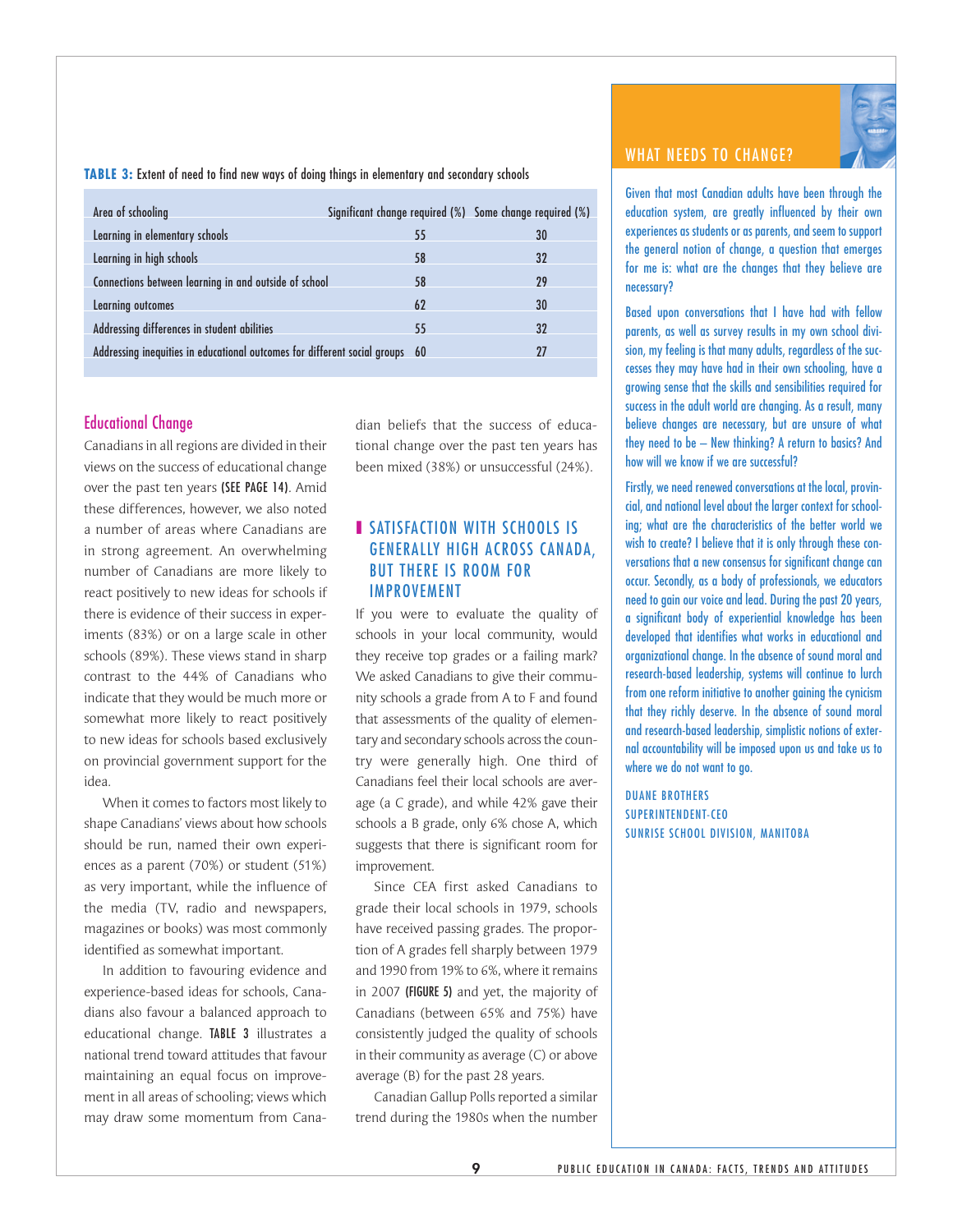### EXPLORING PUBLIC ATTITUDES IN QUEBEC

The results of the 2007 CEA survey indicate that Canadians hold remarkably similar views about education. At the same time, however, we noticed that the views of Quebec residents were different from those in other parts of Canada in response to quite a few of the questions. We asked educational leaders in Quebec to share their thoughts on factors that might have contributed to these differences.

As a general comment, we were reminded that Quebec was in the midst of an election campaign from January to March 2007, a period that overlaps with the survey timeline. While the CEA Survey continued to May, education reform was frequently in the media spotlight during the election campaign, including a proposal by one party to abolish school boards in favour of shifting education governance to municipal governments.

In addition to this current context, it is important to consider the following:

- The impact of ten years of extensive and highly controversial education reform in Quebec, which reached the third grade of secondary school in 2007/08. Reforms have been debated extensively in the media and contested by teachers in a public way. We cannot assume that the high level of public debate surrounding these reforms is directly responsible for Quebeckers' views about education, but we can theorize that they may be influential in Quebec residents' above average view that there have been too many changes in education and their generally negative perception of the success of these changes.
- The view of Quebec respondents that their provincial government has "too little" control over local education. While this might seem to contradict the point above, it was suggested that this view reflects Quebeckers' strong cultural attachment to their public institutions and their role in building the province's capacity, and to confirm it as a distinct culture in Canada. This notion is also reflected in Quebeckers' higher than average confidence in their school systems, which reflects an overall belief in the longer-term sustainability and effectiveness of improvement in education.

Relative to the views expressed in other regions, Quebec respondents were the least likely to support increased government spending on education or increased taxes for education, a finding which may be explained by the reality that Quebec residents pay the highest taxes in Canada and direct higher than average funding to education.



of Canadians who gave their schools an A or B dropped dramatically between 1979 and 1986,<sup>xxii</sup> and the proportion of Canadians satisfied with education in general reached a low of 35% in 1992.<sup>xxiii</sup>

We also asked Canadians about their overall satisfaction with their local schools and school systems. When compared with the results of earlier CEA surveys, we found that satisfaction levels have generally improved in the past fifteen years with 60% of Canadians reporting in 2007 that they are very or somewhat satisfied with school systems in general. At the same time, we are observing an opposite trend in Canadians' level of confidence in public schools since 1984 – when 76% of Canadians reported a great deal or fair amount of confidence – public confidence fell a full 31% to 45% in 2007 (FIGURE 6). This upward trend in satisfaction and downward trend in confidence suggests that Canadians generally believe school systems are improving, but are largely unsure about the sustainability of improvements over time.

Within this national picture of public satisfaction and confidence, it is important to note some significant regional differences. Since 1984, Canadians living in British Columbia and Quebec have consistently reported lower levels of satisfaction with schools and the school system than those living in the Prairie provinces of Alberta, Saskatchewan and Manitoba. And while British Columbians' satisfaction levels persist through modest levels of confidence (37%) in public schools, those in Quebec show a strong contrast – Quebeckers have the lowest level of satisfaction and the highest level of confidence in schools in the country, an interesting combination of opinion that we explore further in the adjacent commentary.  $10^1$  ct  $11^1$  ct  $90$  80 70 80 70 70  $70$ confidence (37%) in public schools, tho<br>in Quebec show a strong contrast<br>Quebeckers have the lowest level of sat<br>faction and the highest level of confiden<br>in schools in the country, an interestii<br>combination of opinion tha



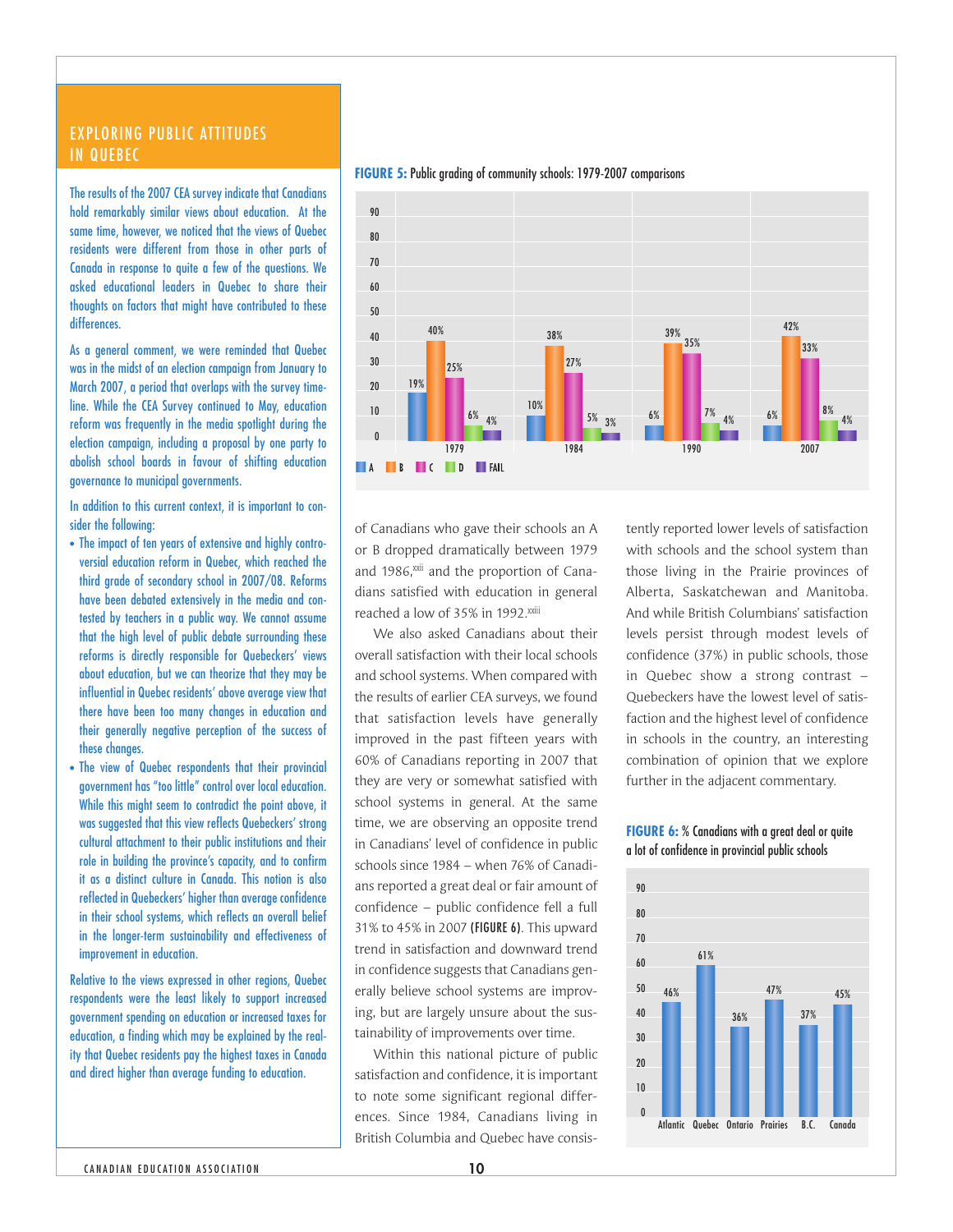### **I** CONFIDENCE IN PROVINCIAL GOVERNMENT LEADERSHIP FOR EDUCATION IS GENERALLY LOW

We also asked participants to tell us how confident they are in provincial government leadership for education. Few (19%) Canadians have a lot of confidence and respect in their provincial governments when it comes to educational policy, while close to half (45%) have some and a third (33%) have little or no confidence or respect. As illustrated in FIGURE 7, confidence levels in this area do vary by region from a high of 29% in Quebec and a low of 13% in Ontario who said they were confident, however the consistency of views is generally similar across the country.

Canadians' attitudes toward provincial governments in terms of educational policy reflect a national<sup>xxiv</sup> and international trend toward a general decline of confidence in many institutions and organizations (TABLE 4). And while we cannot make direct comparisons between the 2007 CEA Survey and data from the World Values Survey, the two sets of data do point to some interesting questions about the nature of public confidence in institutions in general and the complexity of understanding specific issues related to public confidence in government leadership through education policy. For example, to what extent are Canadians' views about government leadership influenced by: 1) competing interests in other public policy areas, 2) overall confidence and respect for incumbent provincial and territorial government leadership, or 3) overall confidence in Canada's ability to sustain its future performance in the global economy?

It is also interesting to note that Canadians' lack of confidence in provincial governments in terms of educational policy does not translate directly to a high level of dissatisfaction with provincial control of local education. Overall, 13% of Canadians indicated that they "couldn't say" whether provincial governments had too little or too much control over local education. Of the remaining 87%, however, 31% feel their provincial governments have about the right amount of control, 34% believe they have too much control, and 22% are of the opinion that they have too little control.

**TABLE 4:** World values survey: Canadians' confidence in different institutions and organizations<sup>xxv</sup>

| Confidence in different institutions and organizations (% with a great deal or a lot of confidence) |      |      |                          |      |                |  |  |  |  |
|-----------------------------------------------------------------------------------------------------|------|------|--------------------------|------|----------------|--|--|--|--|
|                                                                                                     | 1990 | 2000 |                          | 1990 | 2000           |  |  |  |  |
|                                                                                                     |      |      |                          |      |                |  |  |  |  |
| <b>Churches</b>                                                                                     | 64   | 58   | <b>Labour Unions</b>     | 35   | 35             |  |  |  |  |
| <b>Civil Services</b>                                                                               | 49   | 49   | <b>Major Companies</b>   | 51   | 53             |  |  |  |  |
| Government                                                                                          |      | 22   | Media                    | 46   | 35             |  |  |  |  |
| <b>Justice System</b>                                                                               | 54   |      | <b>Political Parties</b> |      | 4 <sup>1</sup> |  |  |  |  |

## BUILDING CONFIDENCE IN EDUCATION **GOVERNANCE**



Effective communications are essential for developing and maintaining a high degree of public confidence in the education system. The public expresses the highest satisfaction with public education when they have direct experience through their local schools. Confidence in the education system as a whole is, however, a much deeper concept. Often the public cannot distinguish the roles and responsibilities among schools, school boards, and provincial Departments or Ministries of Education. The public seems to perceive them as if they are loosely connected systems within a system, and cannot distinguish among them, especially when it comes to communication. We need to do a much better job of reaching out to each other and to our communities to engage them in a meaningful dialogue about our schools and our public education system.

We cannot underestimate the importance of community engagement as a source of public confidence. When we connect with school communities, ask genuine questions on issues that matter to them, and provide the tools and knowledge they need to be part of an informed dialogue, we build confidence in the system. Genuine public engagement will not guarantee consensus and this is okay if we believe that a wide diversity of opinions is the sign of a healthy democratic system. We stand to compromise public trust only when we fail to foster diverse views.

School systems and provincial governments also build public confidence when they help people learn how to effectively navigate and advocate for themselves within the system. In many ways we have become vested in "fixing the problem" or "putting out fires" as a way of building public confidence. This approach often has the opposite effect because it brings the stability and fairness of our systems into question and fosters adversarial relationships. It is a difficult balance to achieve, but we need to build public trust in our ability to meet the needs of individual students while also making sound strategic decisions that benefit all students.

As Canadians, we need to realize that now, more than ever, the performance of our education systems is important to us as a nation. It is important to know where we want our education systems to be for the success of individuals and the nation in the global economy. To build confidence in the collective picture of education in Canada, we need to know what matters to the public and then we have to use this knowledge to design indicators that allow us to regularly take the temperature of our public education systems both within and across jurisdictions.

### HOWARD WINDSOR (SCHOOL BOARD) AND CAROLE OLSEN (SUPERINTENDENT) HALIFAX REGIONAL SCHOOL BOARD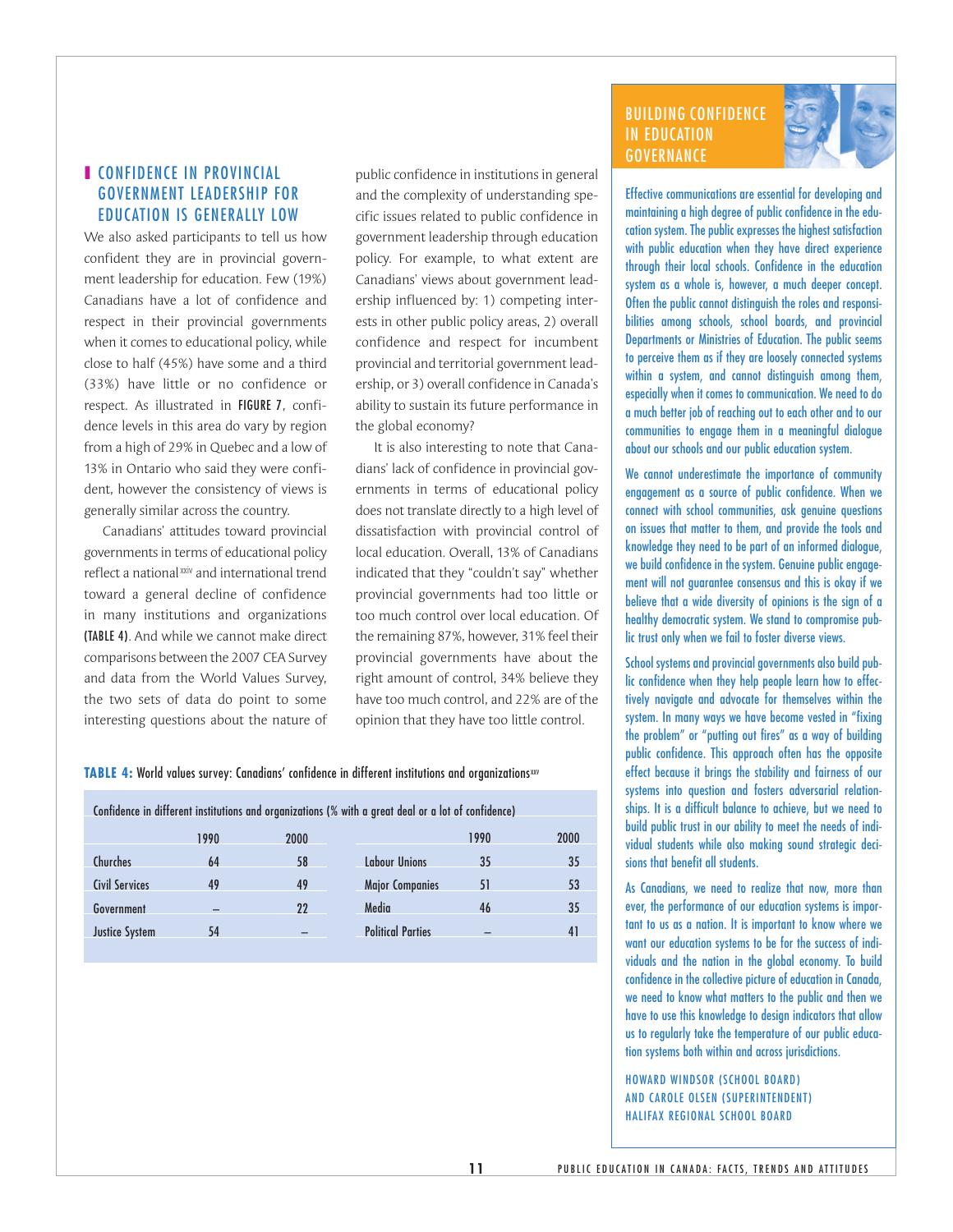### BUILDING CONFIDENCE IN CANADIAN SCHOOLS



Public education rests on public confidence. Schools can only flourish where the population – not only parents, but also the entire community – believes that the system is performing well and helping students attain good educational outcomes. After all, we are asking people to trust us with their children, and to give us significant sums of money.

Many sources inform public judgments about the education system, but the most important are personal experience or the experience of others whom we value. This means that every interaction between schools, students, staff and the broader community affects public attitudes towards education – for better or worse. Like it or not, schools are in the public communications business.

Support for public education remains high among Canadians, especially in comparison to other institutions. In general, public confidence in institutions is declining – perhaps a result of the greater propensity to question things that results from increased levels of education. In that sense, more education probably makes it harder to build and sustain public confidence. While educators should be pleased with the degree of support we have, this support can never be taken for granted and must be built and rebuilt continually – hard, but vitally important work.

DR. BEN LEVIN ONTARIO INSTITUTE FOR STUDIES IN EDUCATION, UNIVERSITY OF TORONTO



### **I** CANADIANS SHARE A STRONG COMMITMENT TO PUBLIC **EDUCATION**

Next to generally low levels of public confidence in provincial leadership for education, Canadians express a strong desire to have a greater say in how schools are run in all regions of the country. When compared to results from 1979 and 1984, there is a clear sense that Canadians feel their ability to influence education in their local communities has declined significantly over the past twenty years to a point where in ara<br>bilprediction<br>90 80 70 FIGURE 8: % Canadians willing to serve only that a greater say in how schools are in all regions of the country. When contrapted to results from 1979 and 1984, this a clear sense that Canadians feel the ability to influenc

8 0 ) true Gloup 90 80 70 60 50 6 0 **GI**<br>10 90<br>80 70 60<br>50 40<br>30 46 % ns v $\frac{41\%}{2}$ 4 0 g to serve on local  $\frac{36\%}{256}$ E 8:<br>0un<br>37% 3 0 90<br>80<br>70<br>60<br>50<br>90<br>20<br>20<br>10<br>0 80<br>70<br>60<br>50<br>50<br>30<br>20<br>10<br>0  $\overline{80}$  $70$ 46% 41% 36% 38% 41%<br>37% 41% 36% 38% 41%<br>Atlantic Quebec Ontario Prairies B.C. Canada 60  $50$  $40$ 30  $20$  $\overline{10}$  $\overline{0}$ 

2007, more than 60% of residents in every province feel that they have "too little" say in local education decisions.

Four out of every ten (41%) Canadians also indicate that they are willing to serve on a local school council (FIGURE 8). This – along with a high degree of desire to have a greater say in how schools are run – suggests that many Canadians share a strong interest in contributing to decisions about local education. It also suggests that Canadians favour a variety of mechanisms – including school councils – for engaging in conversations or "having a say" in how their local schools are run.

Canadians' strong commitment to public education is also revealed in the tremendous level of support for increased government spending on elementary and secondary schools. Almost three-quarters (72%) of Canadians believe provincial governments should be directing more financial resources to public schools (FIGURE 9).

Canadians' support for increased funding to public education systems stands in sharp contrast to national attitudes toward government funding for private schools. Excluding the Prairie provinces, where 54% of residents support government funding



school councils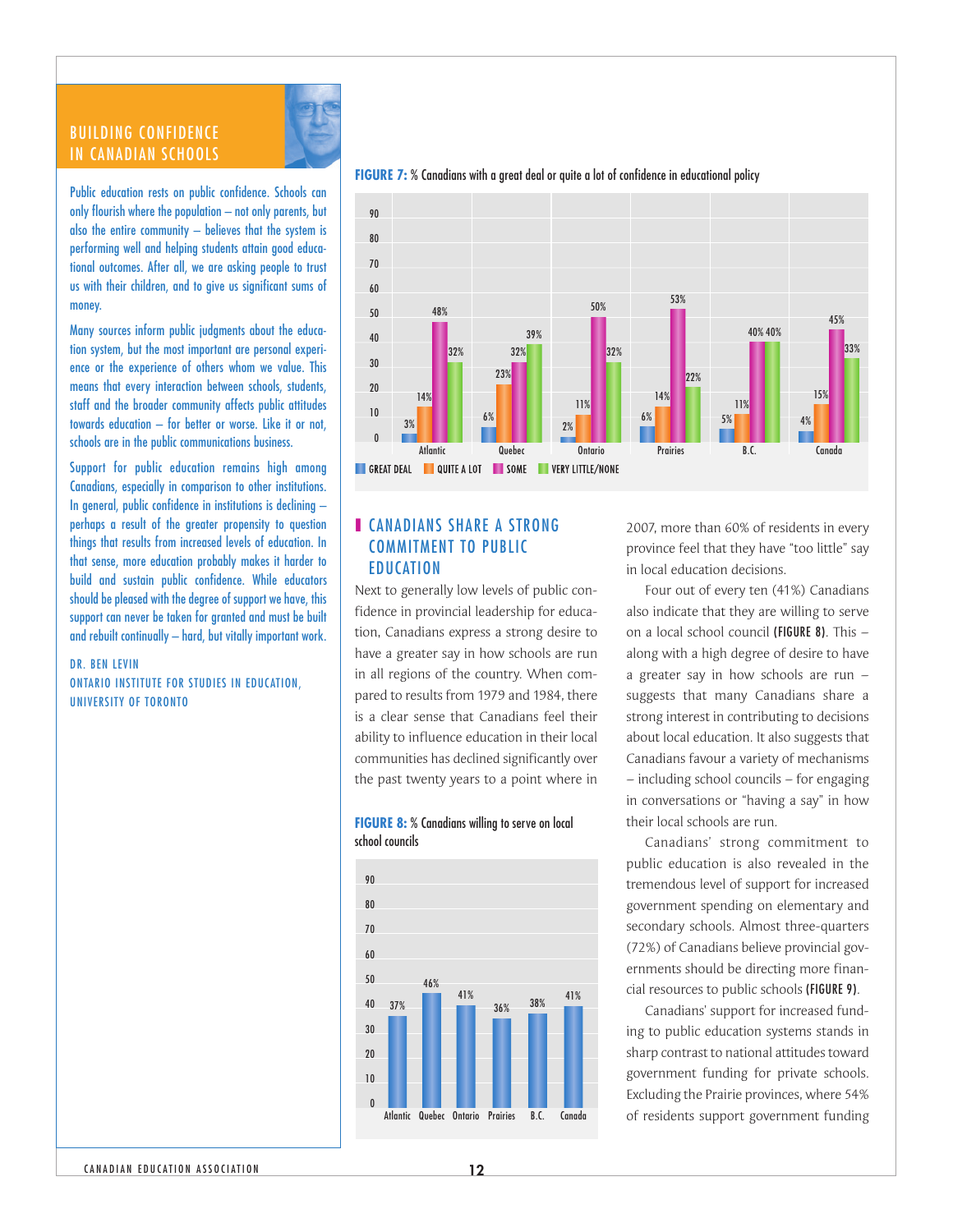



**FIGURE 9:** Support for increased government spending on public schools

31%





of all public and private schools, a minority (38%) of Canadians feel public funding should be extended to all private schools.

And while Canadians are generally divided in their willingness to pay increased taxes to finance education spending (FIGURE 10), a majority (between 55% and 63%) of residents – including an equal number of adults with and without school aged children – living outside of Quebec are willing to pay more taxes to support increased funding to schools. When this data is compared to results of the 1984 CEA study, a national shift in attitudes toward taxes for education is revealed: accounting for variations in different regions, Canadians are at least 10% more likely to say they are willing to pay more taxes for education today then they were 22 years ago. And while this finding must be treated with caution, it can be taken to challenge political claims that a majority of Canadians are in favour of tax cuts, at least as far as education is concerned.

### PARENT ENGAGEMENT

4%<br>4%<br>add

In November 2002 I was elected to the Vancouver School Board. Several months before, an equally important but much quieter event took place – my daughter started kindergarten. The juxtaposition of these experiences created a unique opportunity to reflect on how public education serves communities and individual learners.

At the time, B.C. had suffered from one billion dollars of educational services cut over a decade. The numbers were staggering. As a parent, I was angry that my daughter would have less opportunity than I, a child of the 1970s. As a trustee, I felt that I had failed the system. Along with the right of well-funded public education comes a responsibility for its defence.

So defend we did. Parents, teachers, principals, support staff, community groups, editorial pages sustained months of advocacy… and we won! Over our three-year tenure, hundreds of millions of dollars were restored.

This was lesson number one: the community is painfully aware that more funding is needed but successful advocacy requires leadership with a broad community mandate. Conversely, when elected officials fail to speak out, it is a significant abrogation of the community's expectation and trust.

The second lesson was harder to learn. The challenges multiplied with the money. This seemed an inevitable denouement; a shared struggle for funds had splintered into individual struggles. But the problem was actually much deeper; our fight to restore funding belied an assumption that the programs cut were still relevant while in reality some no longer were.

Which brings me to the final lesson: while the system can absorb failure, each parent only has one chance to support their children in meeting their unique potential. This most basic of parental instincts must be valued and responded to even as we study, peer-review, pilot and implement new programs.

There is a great deal of work to do to reach the potential of both the system and each individual learner. Supporting leadership and critically examining our practice – even as we fight for adequate funding and focusing on each learner as a test of our success – are critical ingredients for crafting a 21<sup>st</sup> century education system.

### ANDREA REIMER PARENT AND FORMER TRUSTEE VANCOUVER SCHOOL BOARD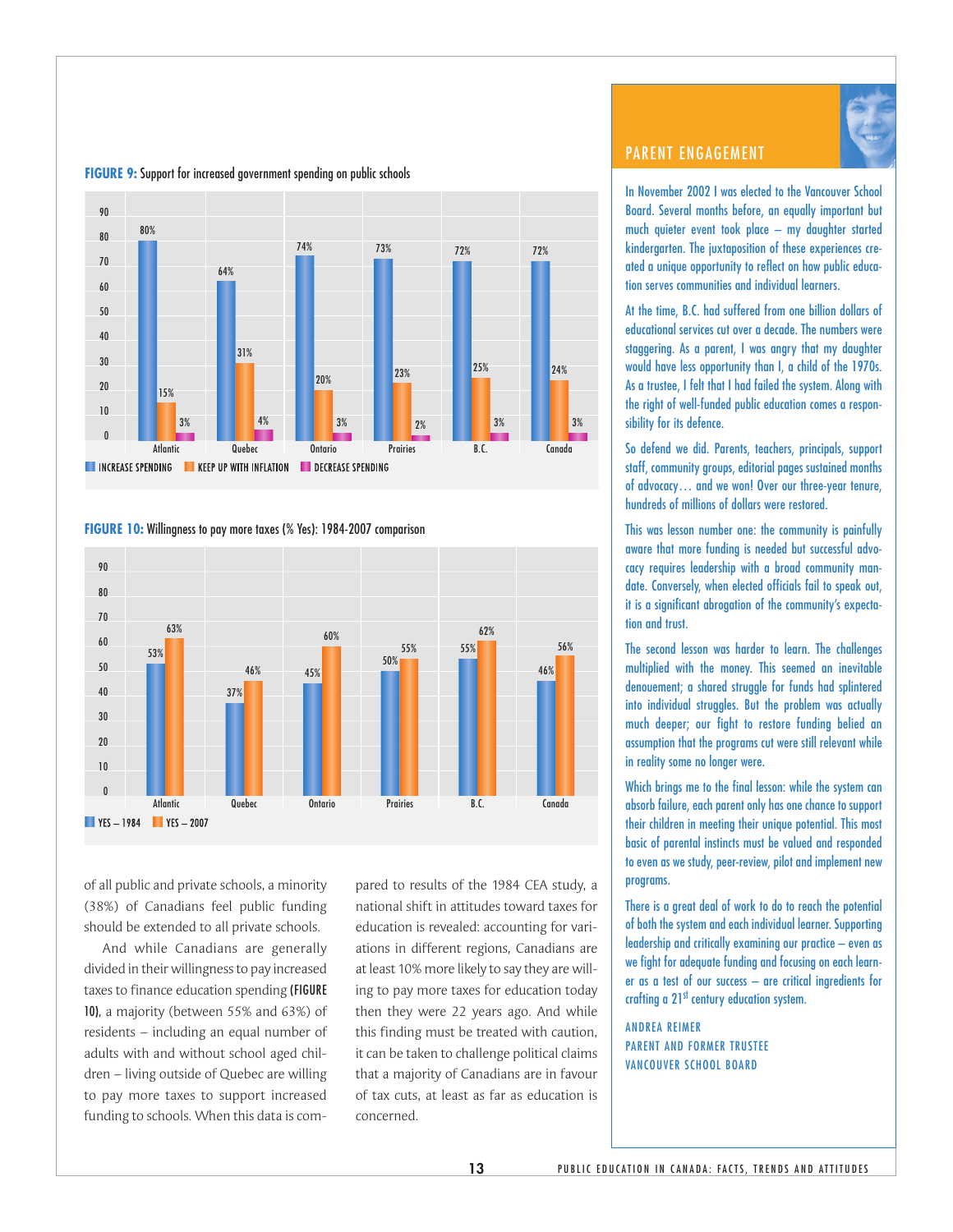### A DECADE OF REFORM IN CANADIAN PUBLIC EDUCATION



The results compiled on the opinions of Canadians regarding educational reforms implemented over the past ten years show that the public has heard about the vast changes that have taken place in the various public school systems across the country. It's noteworthy that few Canadians have sufficient information to realize the extent of these changes, since only 20% believe that the reforms were major.

In addition, the results indicate that the Canadian public is, so to speak, equally divided in its assessment of the impact of these reforms on students. This is particularly the case of high schools, since approximately 30% of respondents believe that the impacts were positive, 30% think they were neutral and 30% feel they were negative. As often happens in public opinion surveys, some results are indeed intriguing, as is the case in Quebec, where there is the largest proportion of respondents in Canada who thought that the changes introduced were going in the right direction (40%), while believing that the new approaches were not very successful (28%).

Moreover, opinion polls being what they are, which are a picture of what the "man or woman on the street" think, I'm surprised that opinions across Canada are so similar. In fact, I would have expected greater differences in opinion between the various provinces and regions, as well as within each region. I believe that this relative consistency can be explained by the fact that many of the respondents probably have little regular close contact with school communities and therefore do not know exactly what major reforms have taken place in the Canadian educational landscape in the past decade. What little they do know undoubtedly comes mostly from mainstream media, which is notably reflected in the responses given by survey participants in Quebec.

### DR. CLAIRE LAPOINTE DIRECTRICE, CENTRE DE RECHERCHE ET D'INTERVENTION SUR LA RÉUSSITE SCOLAIRE

### **I** CANADIANS HAVE MIXED VIEWS ON EDUCATIONAL CHANGE

The 2007 CEA Survey introduced a new set of questions to gauge Canadians' beliefs about educational change from retrospective and forward-thinking perspectives. In both cases, Canadians are generally divided in their attitudes toward educational change.

### The Direction of Change

10 dd<br>arve arsil<br>arsil dd<br>arsil dd<br>i ddd ddor<br>printidi<br>**90 80**<br>**90 80**<br>50 80 50 A majority (89%) of Canadians are aware that changes have taken place in public schools over the past ten years, but tend to hold different views about the extent of change. Three in ten Canadians say they have seen minor (31%) or moderate (29%) changes while a further two in ten (20%) feel changes in schools have been major (FIGURE 11).

Canadians in all regions are also largely divided on the scale and direction of provincial governments' attempts to change schools:

•Few Canadians (20%) rate provincial approaches to change as "about right," and on either side of this view are beliefs that governments have introduced either too many (33%) or too few (40%)

changes over the past ten years.

•54% of Canadians believe educational change has been a mix of initiatives headed in the right and wrong directions. At a regional level, more residents in the Atlantic and Prairie provinces had mixed views about the direction of change and were least likely to assess changes to schools as heading in the wrong direction, while residents in Quebec were the most decided on the direction of change, with only 39% holding mixed views and significant number (40%) feeling that changes were heading in right direction; a full 13% above the national average of 27%.

Over one-third of Canadians (38%) are uncertain about the success of changes to public schools in the last decade, but a third (33%) also believe changes have been somewhat successful in contrast to a much lower number (18%) who rate the overall success of change as somewhat unsuccessful. In this case, however, Canadians' evaluations of educational change shift considerably if we account for regional differences. In the province of Quebec, where residents are most likely to agree



### **FIGURE 11:** Perceived change in the way schools operate over the past 10 years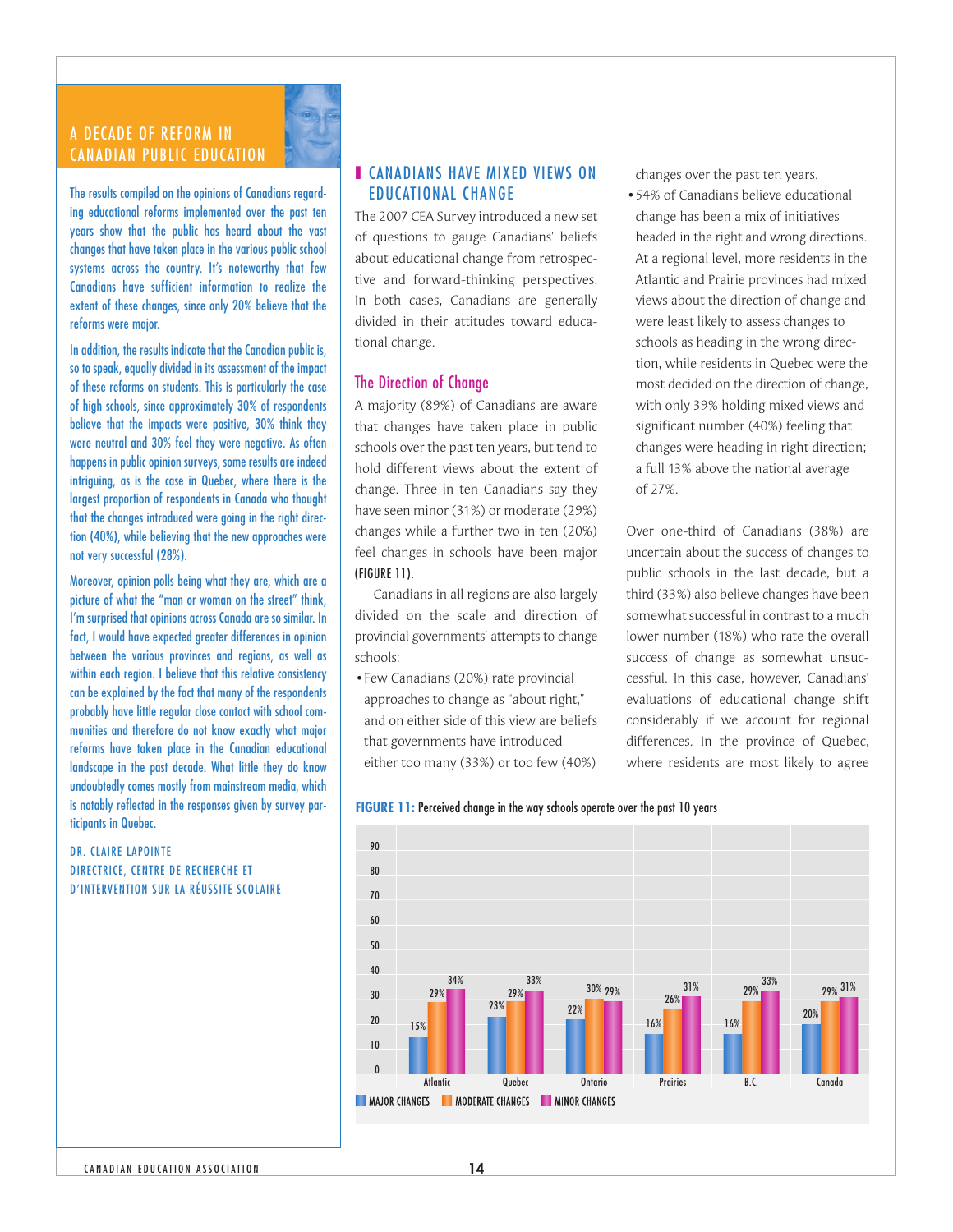that educational change is heading in the right direction, it is interesting to note an opposite trend in residents' views on the implementation of these changes: Quebeckers are less than half as likely (16% compared to a national average of 40%) to evaluate the changes they have seen in schools as somewhat successful and almost twice as likely to evaluate them as unsuccessful (28% compared to a national average of 15%).

In reflecting on improvements to the quality of education in elementary and secondary schools over the past ten years, Canadians in all regions are also divided:

•Across Canada, 34% of Canadians believe that the quality of education received by elementary students

improved a little (26%) or a lot (8%) in the last 10 years. A further 27% feel the quality of education has remained the same or worsened (31%). A significantly higher proportion of Quebeckers feel that it worsened a little (32%) or a lot (12%) compared to all other regions in the country.

•A similar percentage (28%) of Canadians believe the quality of education received by high school students improved in the last 10 years and are equally divided on whether the quality of high school education remained the same (30%) or worsened (29%).

## THE IMPORTANCE OF PUBLIC EDUCATION IN CANADA

In 2002-2003, Alberta undertook a major review of education in the province. A nine-person commission, supported by staff and expert advisors, engaged the public and educational stakeholders in a dialogue to set the course of public education in Alberta for the next 20 years.

We heard from countless individuals and organizations and completed a comprehensive review of research on a wide range of topics, with a goal to look beyond the issues of today and to think of the skills, knowledge, programs and supports children need to succeed, now and in the future; a future that could be very different from what we see today.

There was strong public acknowledgement of the following:

- Public education is the most important investment we can make as a society. Our education system not only shapes individual students' lives, it shapes the very nature of our society. A strong and vibrant public education system is critical to develop social cohesion and the kind of civil society we need for the future.
- The education system must start and end with children and youth. Schools are not there for teachers or administrators, or for parents, or for businesses or government. The first and only criterion for judging the success of schools and the education system should be how well every child learns, and how every child succeeds.
- It is critical to look beyond the pressing issues of today and prepare for the future. The best approach is to ensure that our education system remains flexible, resilient and able to anticipate and adapt to a climate of perpetual change.
- Education will become more critical to individuals, their communities and the country as a whole, with the growing importance of skills, knowledge and ideas required in a global economy.

Our Canadian provinces have excellent education systems, as rated against OECD countries. We have a strong public education system open to all children; however, the public wants more of our educational systems. They want to build on our successes and ensure nothing short of excellence in the future. Financial and human resources will be required to bring this vision to reality.

PATRICIA MACKENZIE CHAIR, ALBERTA COMMISSION ON LEARNING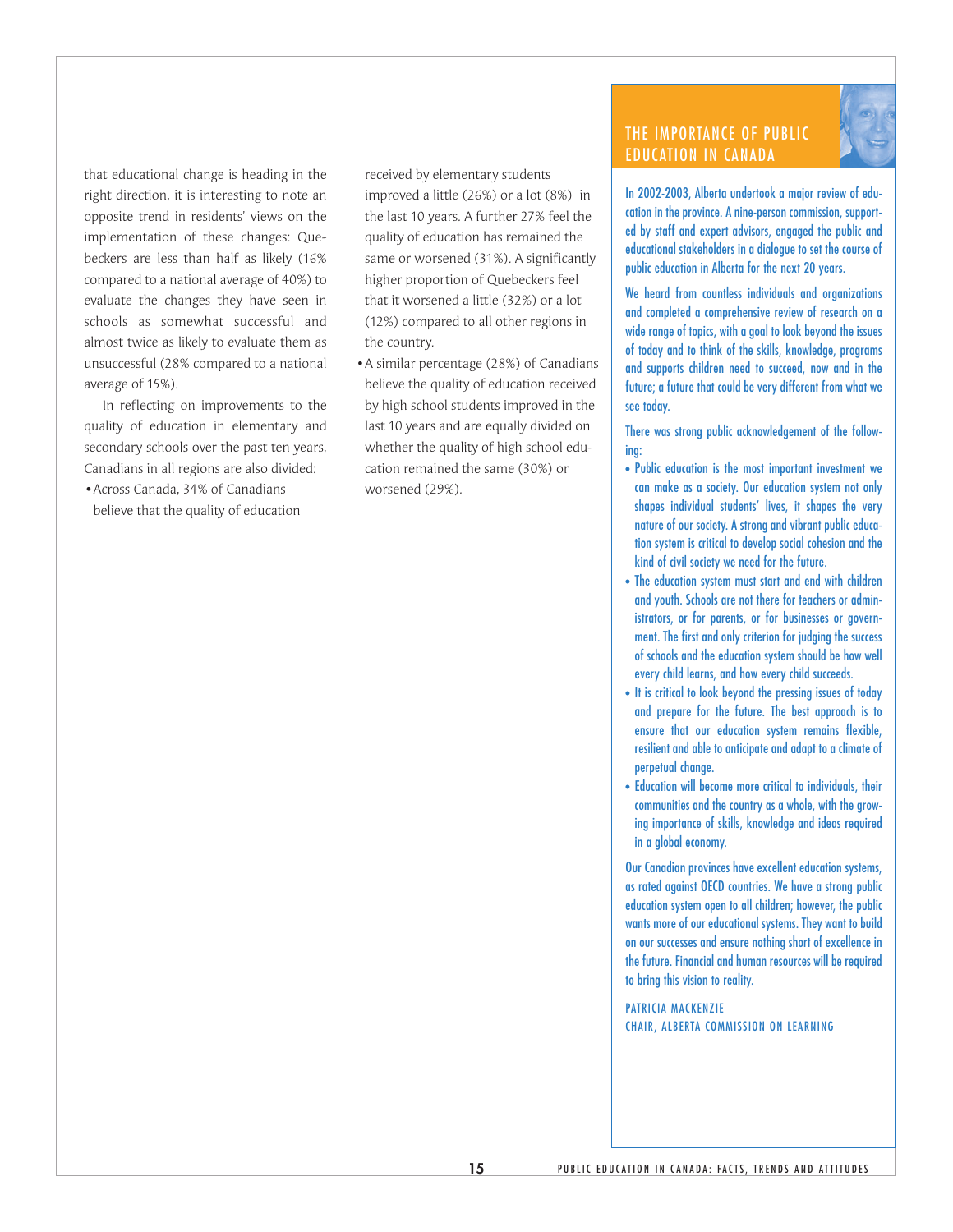# REFLECTIONS ON THE FUTURE EDUCATION OF CANADA

Canadians in all regions are divided and often uncertain about the scale and impact of change in schools over the past ten years. In this context, it is not surprising that Canadians expressed a strong, but temperate appetite for further change. In views that are very consistent across the country, 46% of Canadians believe moderate changes are required to fix problems with education systems in their province and the remainder are split between support for minor (21%) and major (27%) change.

Canadians share a relatively high level of satisfaction with schools and school systems across the country and are largely in agreement that some change is required, but not a lot. Alongside this modest appetite for change is a strong sentiment that there is a great deal of room for improvement at the school, school district and provincial government levels of our education systems. This sentiment is 9 0 % aru (n. 11)<br>aru (n. 11)<br>cism: re t p (at p 11)<br>**30 80 80 70 60 50 40** 7 0

echoed in several of the commentaries that appear throughout this report and in the works of many Canadian and international authors who write about the dramatic difference that the modern context of schooling makes in how we view the outcomes of education for individuals and society as a whole.

In addition to sharing his commentary in this report, Ben Levin reminded us that, "public opinion polls tell us what people think, but don't necessarily tell us what to do." The results of this report are an important snapshot of Canadians' current attitudes toward public education and contribute to what Howard Windsor and Carole Olsen of the Halifax Regional School Board refer to as "the collective picture of education in Canada." To also become valuable in helping us to define a way forward for education in Canada, however, the results need to be drawn into a larger





conversation that also includes the views of children and youth, and the insights of provocative educational research that allows us to imagine how we might think about learning and schooling in radically different ways.

In Canada, like many other industrialized nations, school systems provide all children and youth with equal opportunities, but produce unequal outcomes. Our educational challenge is to create schools and school systems that achieve equal opportunity and good outcomes for *all*students. Canadians' strong commitment to public education and their desire to have a greater say in decision-making is an incredible asset in overcoming this challenge – we cannot have a thriving public education system without an interested public. At the same time, however, we have to overcome a tendency in education – and many other public policy areas – to think about change as a process of improving what we have, rather than a process of discovering new and novel ideas for transformation. As Gordon Martell observes in his commentary on new forms of governance for First Nations' education in Canada: sometimes the only way forward is through "the continued development of new and innovative responses" that force "antiquated structures and one size fits all educational delivery models" to give way to a variety of local and regional ideas grounded in the vision and capacity of communities.

In sharing findings from the 2003 Final Report of the Alberta Commission on Learning, Patricia MacKenzie reports that the public strongly acknowledged that: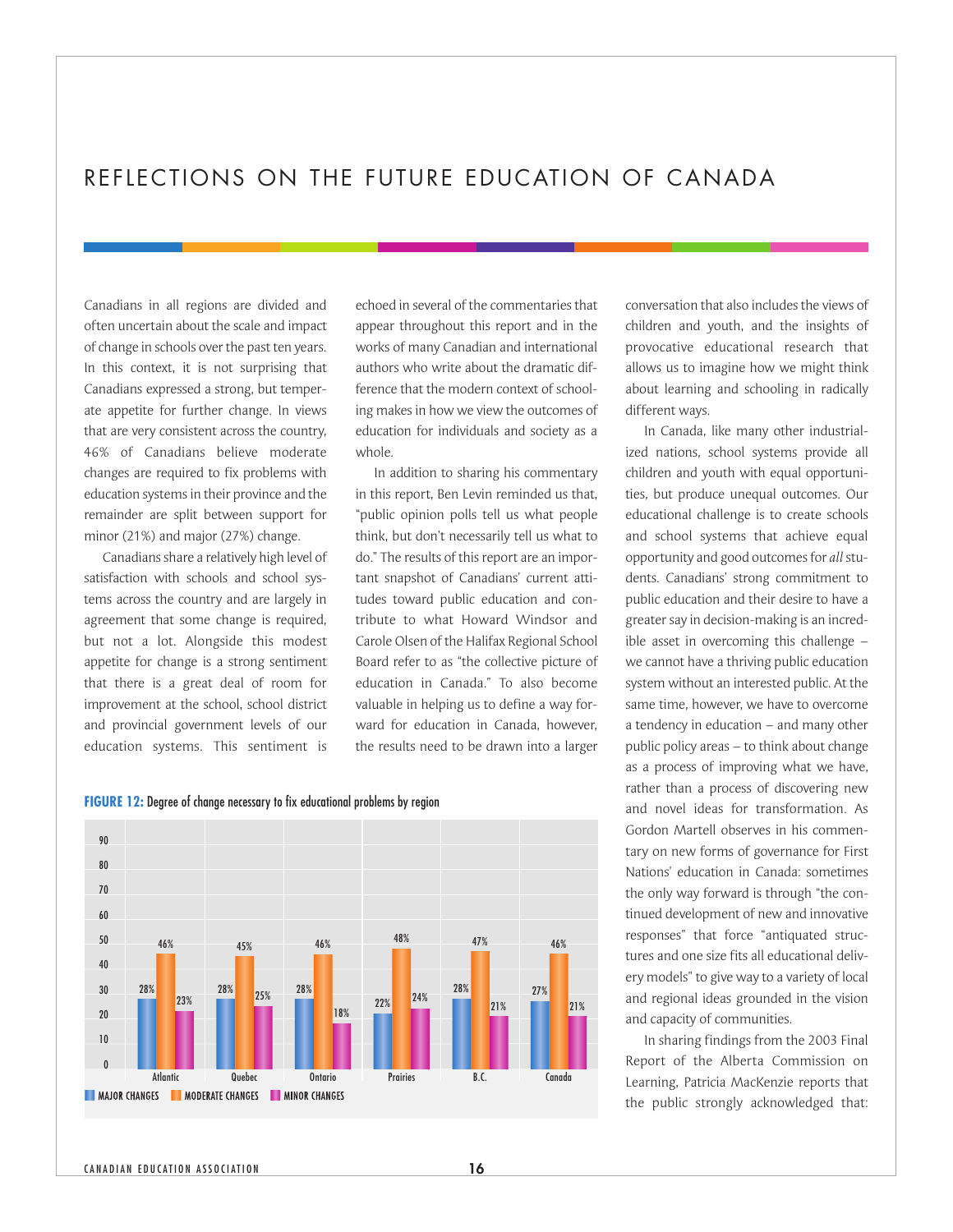"public education is the most important investment we can make as a society. Our education system not only shapes individual student's lives, it shapes the very nature of our society. A strong and vibrant public education system is critical to develop social cohesion and the kind of civil society we need for the future." If these beliefs hold true across the country, and we think they do, we need to grasp Canada's education challenge as something that matters to all Canadians, identify strategies to revitalize citizens' roles in education, and create the conditions for thoughtful dialogue about the future of education in Canada that we desire for our children and for ourselves.

**I** We end by offering a set of questions that arose while we were writing this report in place of a set of conclusions in the hopes that they stir readers to explore ways of using the different sections of this report to inspire new conversations about education.

- When it comes to education, what matters most to Canadians?
- Does Canada have a clear picture of what a good school system is?
- What are the goals of our education systems in the 21st century?
- Who should decide what children and youth in Canada learn?
- How can useful education research be shared effectively with the public?
- What ideas do people trust when it comes to education, and how do they come to trust new ideas?
- How can schools and school systems continually build and rebuild public confidence?
- What are the most effective strategies for engaging the public in genuine dialogue about education in Canada?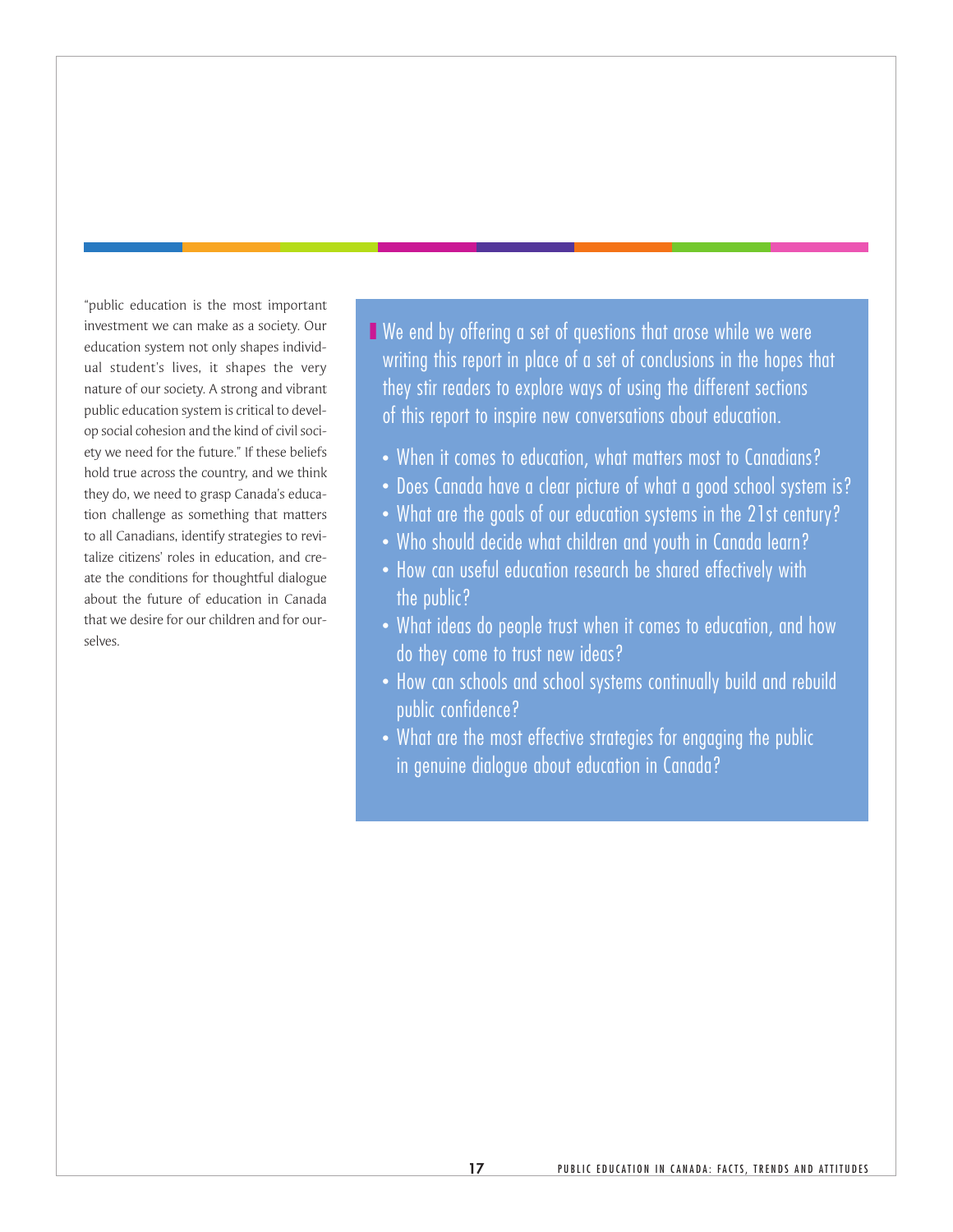# APPENDIX A – PUBLIC ATTITUDES TOWARD EDUCATION IN CANADA – THE 2007 CEA SURVEY

### **QUESTIONS**

### Satisfaction/Confidence Questions

**I** How satisfied are you with the school system IN GENERAL? (very, somewhat, neither, somewhat dissatisfied, very dissatisfied, can't say)

**I** How satisfied are you with [PROVINCE] ELEMENTARY and HIGH SCHOOLS when it comes to the job teachers are doing? (very, somewhat, neither, somewhat dissatisfied, very dissatisfied, can't say)

**I** Over the past ten years, do you think the quality of education received by students in [PROVINCE] ELEMENTARY SCHOOLS, has improved a great deal, improved a little, remained the same, worsened a little, worsened a great deal, can't say?

**I** The quality of education received by students in [PROVINCE] HIGH SCHOOLS improved a great deal, improved a little, remained the same, worsened a little, worsened a great deal, can't say?

**I** Students are often given the grades A, B, C, D, or Fail to indicate the quality of their work. If the public schools in your community were graded in the same way, what grade would you give them?

**I** What degree of change do you feel is necessary to fix problems with the educational system in your province and make it work for people? (no changes, minor changes, moderate changes, major changes, can't say)

**I** How much respect and confidence do you have in the public schools in your province? (great deal, quite a lot, some, very little/ none, can't say)

**I** And how much respect and confidence do you have for your provincial government when it comes to educational policy? (great deal, quite a lot, some, very little/none, can't say)

### Educational Finance Questions

**I** What would you like to see happen to TOTAL government spending? (increase greatly, increase somewhat, keep up with inflation, decrease somewhat, decrease greatly, can't say)

**I** What about government spending for ELEMENTARY and HIGH SCHOOLS? (increase greatly, increase somewhat, keep up with inflation, decrease somewhat, decrease greatly, can't say)

**I** Would you be willing to pay more taxes to support education in [PROVINCE]? (yes, no, can't say)

**I** Provided the schools meet province-wide standards, what schools do you think should be given government funding? (only currently funded public, all public and private)

### School Governance Questions

**I** Overall do you think that the Provincial government now has far too little, somewhat too little, about the right amount, somewhat too much, or far too much control over local education?

**I** Do you feel the public has too much say, enough say, or too little say about how schools are run?

**I** If asked today, would you definitely, probably, probably not or definitely not serve on a local school council?

### Innovation Questions

**I** Over the past 10 years, would you say that there has been no real change, minor changes, moderate changes, or major changes in the way that schools in [PROVINCE] operate?

**I** Over the past 10 years, would you say government and school authorities have tried to make far too many, somewhat too many, about the right number, somewhat too few, or far too few changes in the province's schools?

**I** On balance, would you say most of these attempts to make changes in schools have been in the definitely right direction, probably right, some right some wrong, probably wrong, or definitely wrong direction?

**I** Regardless of whether you think these changes were in the right or wrong direction, given their goals, would you say they were very successful, somewhat successful, some successful/some unsuccessful, somewhat unsuccessful, or very unsuccessful?

**I** How much need is there, if any, to find new ways of doing things when it comes to each of the following? (great deal, quite a lot, some, a little, no need, can't say)

- •Help students learn in elementary classrooms:
- –Learn in high school classes
- –Link school and outside learning
- –Decide what is important to learn
- –Handle differences in student abilities
- –Handle different outcomes for social groups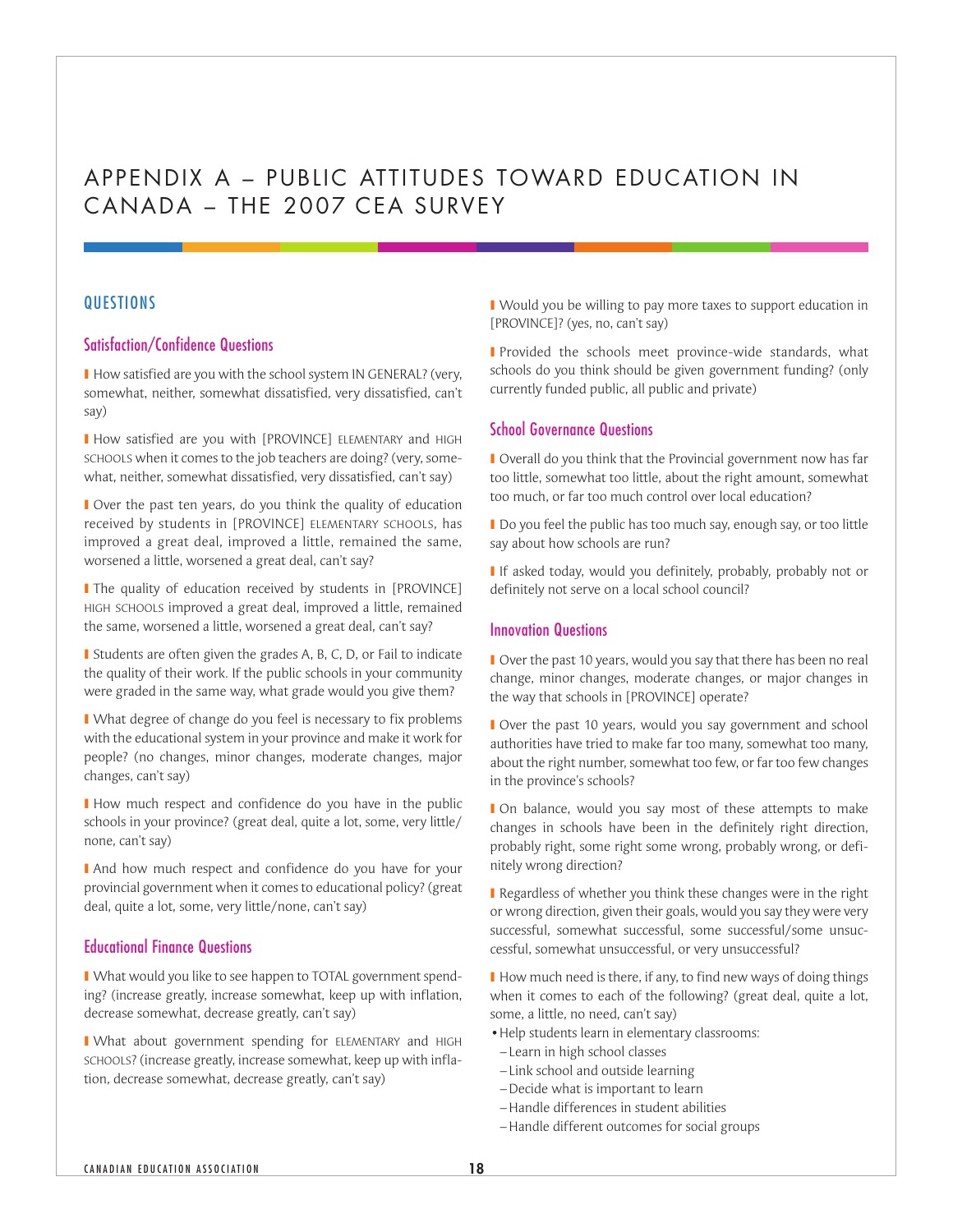**I** When you read or hear new ideas about how things might be done in our schools and school system, would you say your first reaction is very positive, somewhat positive, neutral, somewhat negative, very negative, can't say?

**I** How much more likely would you be to react positively to a new idea if:

- •your provincial government favoured the idea?
- •teachers groups favoured the idea?
- •parents groups favoured the idea?
- •group you trusted favoured the idea?
- •parents you know favoured the idea?
- •the idea had been tried out successfully in an experiment?
- •the idea had been tried out successfully on a large scale?

**I** How important have each of the following been in shaping your views about how schools should be run?

- •Own experiences as student
- •Own experiences as parent
- •Newspapers, magazines, books
- •TV and radio
- •Talk with friends, neighbours, coworkers

### Testing Questions

**I** Please indicate whether you agree or disagree with each of the following statements:

- •Province-wide tests should be used to assess the performance of each high school student.
- •High school students' final grades should mainly reflect their teachers' assessments not the results of province-wide tests.
- •Students should have to pass a provincial examination in each compulsory subject in order to graduate from high school.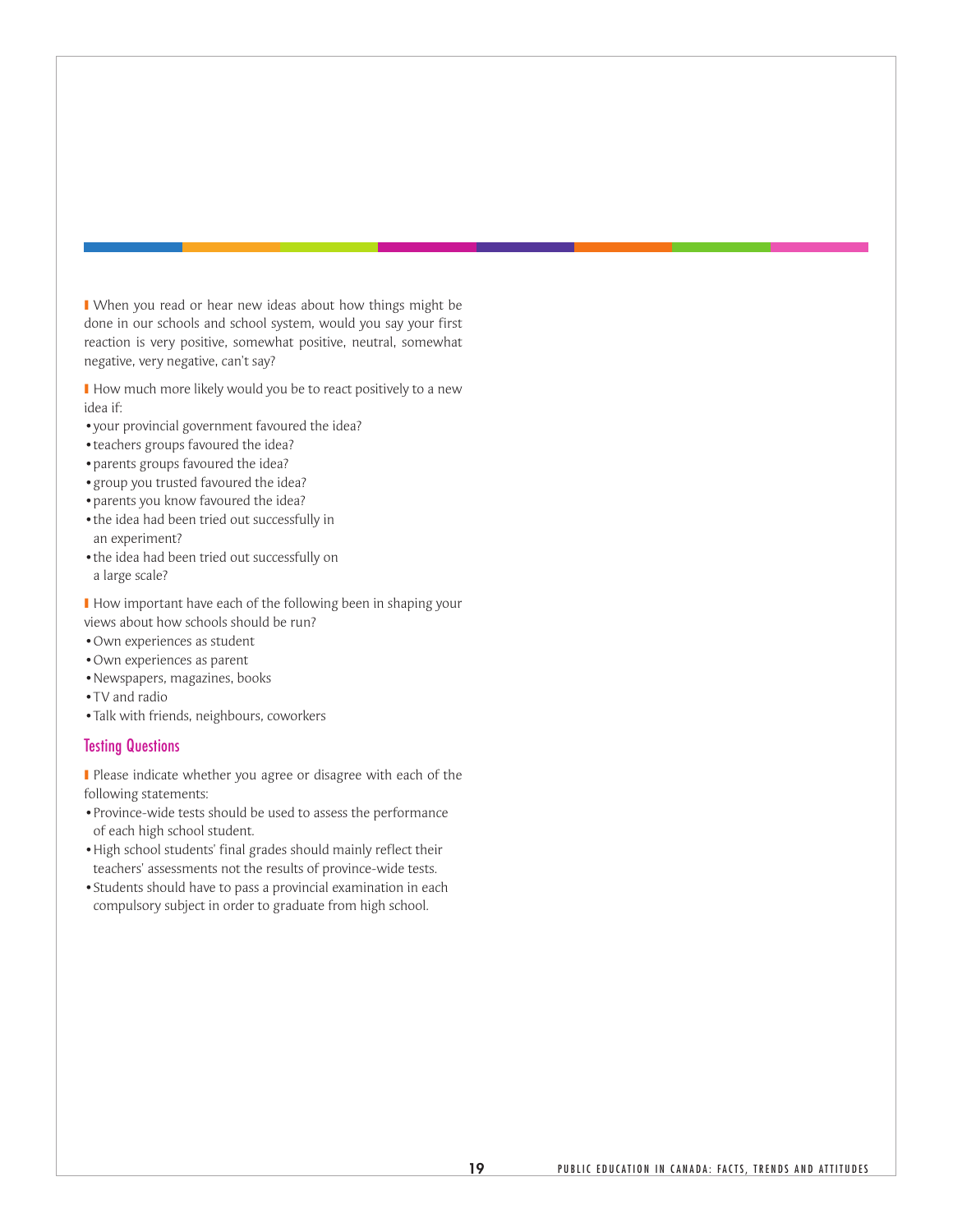# ENDNOTES

- i Council of Ministers of Education, Canada (no date). Education in Canada. Accessed on September 12, 2007 at (http://www.cmec.ca/ international/educationcanada.en.pdf)
- ii The Department of Indian and Northern Affairs Canada, retrieved on September 12, 2007 at (http://www.ainc-inac.gc.ca/pr/pub/ ywtk/index\_e.html#fep)
- iii Government of British Columbia and the First Nations Education Steering Committee (2006). *News Release – B.C. and First Nations Sign Education Agreement*. Accessed on October 1, 2007 at (http:// www2.news.gov.bc.ca/news\_releases\_2005-2009/2006OTP0117- 000907.htm)
- iv British Columbia Assembly of First Nations (2005). *Transformative Change Accord*. Accessed on October 1, 2007 at (http://www.bcafn. ca/index.php?option=com\_docman&task=doc\_view&gid=179&Item id=29)
- v Statistics Canada (2007). *The Daily, August 30, 2007: Public School Indicators.* Accessed on September 12, 2007 at (http://www.stat can.ca/Daily/English/070830/d070830d.htm). For detailed information see Statistics Canada (2007). *Summary Public School Indicators for the Provinces and Territories, 1998/1999 to 2004/2005*  at (http://www.statcan.ca:80/bsolc/english/bsolc?catno=81-595- MIE2007050)
- vi Blouin, P. and Courchesne, M-J (2007) *Summary Public School Indicators for the Provinces and Territories*, 1998/1999 to 2004/2005. Ottawa: Statistics Canada – Culture, Tourism and the Centre for Education Statistics Division. Accessed on September 20, 2007 at: (http://www.statcan.ca/english/research/81-595-MIE/81-595- MIE2007050.pdf)
- vii Statistics Canada (2007). *The Daily, August 30, 2007: Public School Indicators.* Accessed on September 12, 2007 at (http://www.stat can.ca/Daily/English/070830/d070830d.htm). For detailed information see Statistics Canada (2007). *Summary Public School Indicators for the Provinces and Territories, 1998/1999 to 2004/2005* at (http://www.statcan.ca:80/bsolc/english/bsolc?catno=81-595- MIE2007050)
- viii Statistics Canada (2007). *The Daily, August 30, 2007: Public School Indicators.* Accessed on September 12, 2007 at (http://www.stat can.ca/Daily/English/070830/d070830d.htm). For detailed information see Statistics Canada (2007). *Summary Public School Indicators for the Provinces and Territories, 1998/1999 to 2004/2005* at (http://www.statcan.ca:80/bsolc/english/bsolc?catno=81-595- MIE2007050)
- ix Statistics Canada and the Council of Ministers of Education, Canada (2003) *Measuring up: Canadian Results of the OECD PISA Study – The Performance of Canada's Youth in Mathematics, Reading, Science and Problem Solving. First Findings for Canadians aged Fifteen*. Ottawa: Statistics Canada. (http://www.cmec.ca/pisa/2003/highlights.en. pdf)
- x Statistics Canada and the Council of Ministers of Education, Canada (2003) *Measuring up: Canadian Results of the OECD PISA Study – The Performance of Canada's Youth in Mathematics, Reading, Science and Problem Solving. First Findings for Canadians aged Fifteen*. Ottawa: Statistics Canada. (http://www.statcan.ca/english/freepub/81-004- XIE/200412/pisa.htm#c)
- xi Statistics Canada and the Council of Ministers of Education, Canada (2003) *Measuring up: Canadian Results of the OECD PISA Study – The Performance of Canada's Youth in Mathematics, Reading, Science and Problem Solving. First Findings for Canadians aged Fifteen*. Ottawa: Statistics Canada. (http://www.cmec.ca/pisa/2003/highlights. en.pdf)
- xii Information on the School Achievement Indicators Program and reports for all subject areas are available on the Council of Ministers of Education, Canada website – (http://www.cmec.ca/pcap/indexe. stm)
- xiii Council of Ministers of Education, Canada (2005). *Science in Canadian Schools 2004.* Accessed on September 15, 2007 at (http://www.cmec.ca/pcap/science3/public/highlights.en.pdf)
- xiv Canadian Council on Learning (2007). *State of Learning in Canada – No Time for Complacency*. Ottawa: CCL, p. 37 Accessed on September 15, 2007 at (http://www.ccl-cca.ca/NR/rdonlyres/5ECAA2E9-D5E4- 43B9-94E4-84D6D31BC5BC/0/NewSOLR\_Report.pdf)
- xv Canadian Council on Learning (2007). *State of Learning in Canada – No Time for Complacency*. Ottawa: CCL, p. 37 Accessed on September 15, 2007 at (http://www.ccl-cca.ca/NR/rdonlyres/5ECAA2E9-D5E4- 43B9-94E4-84D6D31BC5BC/0/NewSOLR\_Report.pdf)
- xvi Audas, R. and Willms, J.D. (2001). Engagement and Dropping Out of School: A Life-Course Perspective. Accessed on January 8, 2007 at (http://www11.hrsdc.gc.ca/en/cs/sp/hrsdc/arb/publications/ research/2001-000175/SP-483-01-02E.pdf); Caledon Institute of Social Policy (2006) *Improving Primary and Secondary Education on Reserves in Canada.* Accessed on January 8, 2007 at (www.hrsdc.gc.ca/en/cs/sp/hrsd/prc/publications/ research/2001-000175/SP-483-01-02E.pdf)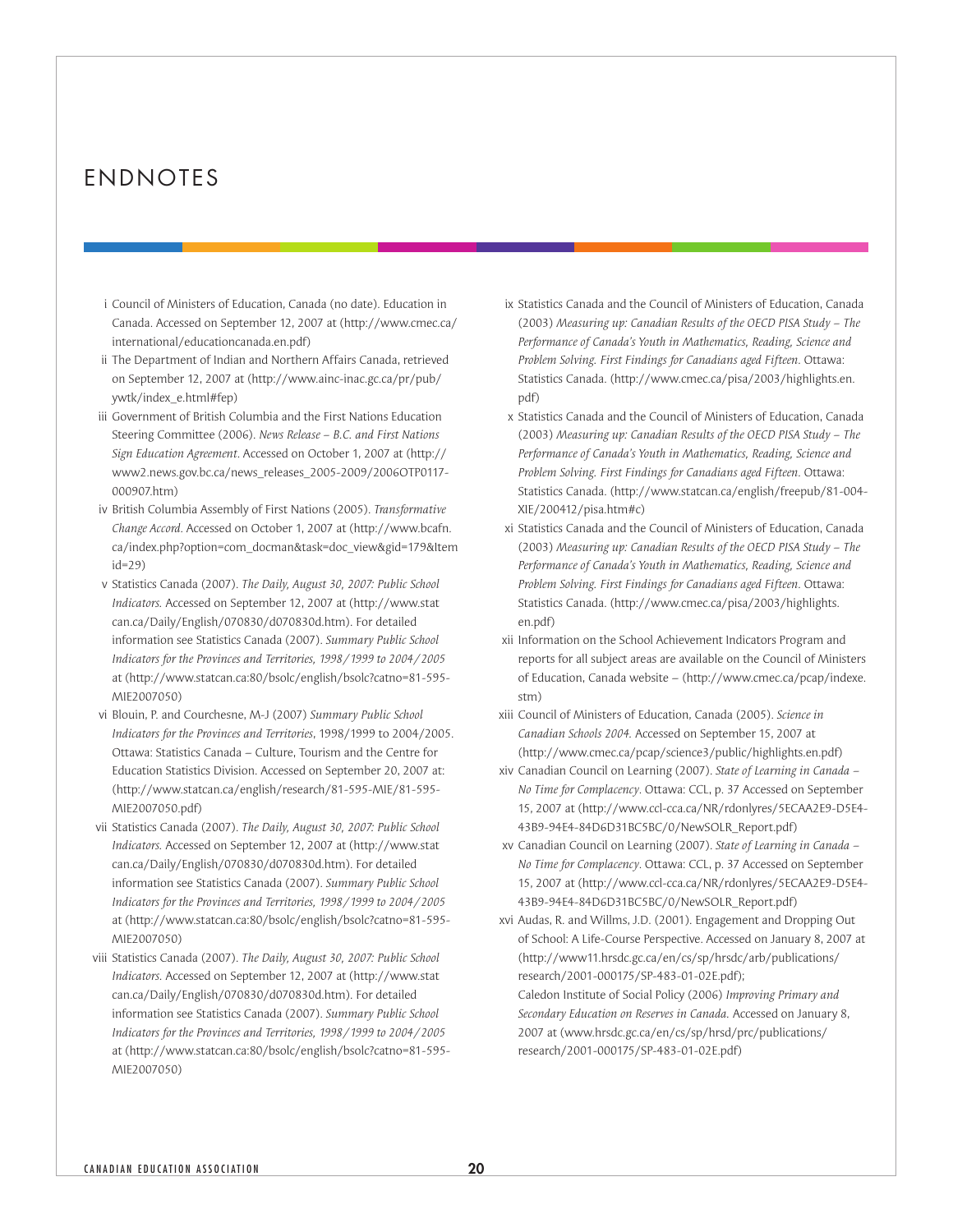Ontario Ministry of Education (2006). Early School Leavers: Understanding the Lived Reality of Student Disengagement from Secondary School – Final Report. Prepared by Community Health Systems Resource Group at the Hospital For Sick Children. Accessed on December 8, 2006 at (http://www.edu.gov.on.ca/eng/parents/ schoolleavers.pdf) pg. 27.

Richards, J. and Vining, A (2004) *CD Howe Institute Commentary – Aboriginal Off-Reserve Education: Time for Action*. Accessed on January 8, 2007 at (http://www.cdhowe.org/pdf/commentary\_198.pdf)

- xvii Statistics Canada (2002). *At a Crossroads: First Results for the 18 to 20-Year-old Cohort of the Youth in Transition Survey*. Accessed on September 15, 2007 at (http://www.statcan.ca/english/freepub/ 81-591-XIE/81-591-XIE2000001.pdf)
- xviii Canadian Council on Learning (2007). *Learning to Know, to Do, to Live Together, to Be* – *Participation in Post-Secondary Education.* Accessed on September 19, 2007 at: (http://www.ccl-cca.ca/NR/rdonlyres/ CAC7D2C5-DA8A-4E4B-B052-F06662BD8ED8/0/ParticipationIn PostSecondaryEducationEN.pdf)
- xix Statistics Canada (2006) *Chapter A a Portrait of the School-Age Population in Education indicators in Canada: Report of the Pan-Canadian Education Indicators Program 2005*. Accessed on September 15, 2007 at (http://www.statcan.ca/english/freepub/81-582-XIE/ 81-582-XIE2006001.htm)
- xx Canadian Council on Learning (2006). *Survey of Canadian Attitudes Toward Learning: Elementary, Secondary and Post-Secondary Structured Learning*. Ottawa: CCL. Accessed on September 19, 2007 at (http://www.ccl-cca.ca/NR/rdonlyres/D6B130CA-E00F-4AA2- AB08-6AF5C2E58F30/0/FactSheetStructureENGmtg.pdf)
- xxi Canadian Council on Learning (2006). *Survey of Canadian Attitudes Toward Learning: Elementary, Secondary and Post-Secondary Structured Learning*. Ottawa: CCL. Accessed on September 19, 2007 at (http://www.ccl-cca.ca/NR/rdonlyres/D6B130CA-E00F-4AA2- AB08-6AF5C2E58F30/0/FactSheetStructureENGmtg.pdf)
- xxii Canadian Gallup Poll Ltd. (1979, 1981, 1986). *The Gallup Report*.
- xxiii Gallup Canada, Inc. (1998, February 27). *The Gallup Poll, 58*(11), 2.
- xxiv Guppy and Davies (1999). "Understanding Canadians' declining confidence in public education." *Canadian Journal of Education,* 24:3, Summer 1999, p. 265-280.
- xxv World Values Survey Association (2006). *World Values Survey – Online Data*. Accessed on October 1, 2007 at (http://www.world valuessurvey.org/)